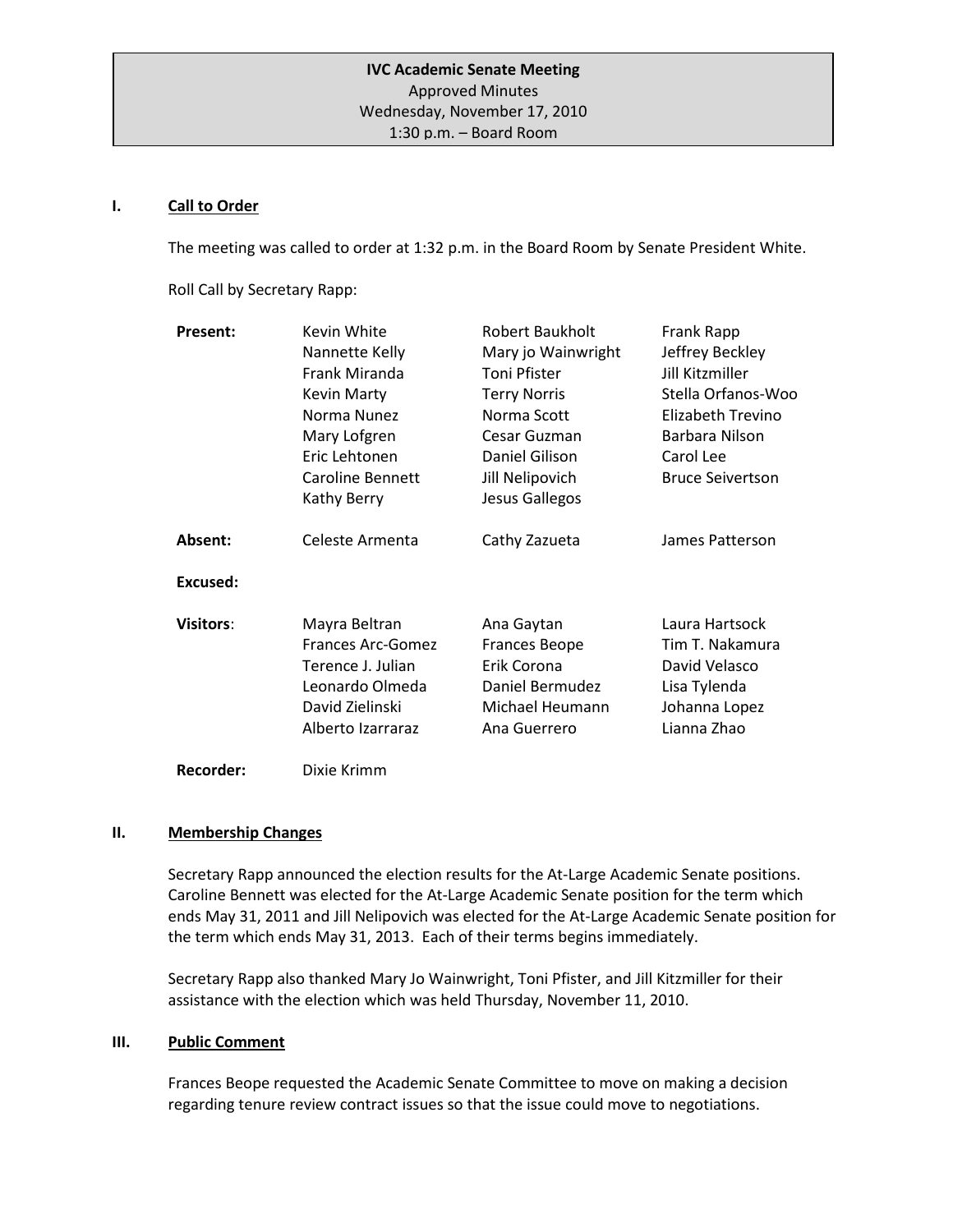#### **IV. Approval of Minutes**

*M/S/C (Nunez/Lee)* to approve the minutes of November 3, 2010, as presented.

#### **V. President's Report**

President White:

- Reviewed the restructure/reformatting of the agenda to provide a more efficient way to move through the agenda items. He tried to lay out the structure based on the new Dean structure.
- Gave a brief summary of attendance at the Fall Plenary Session the past Thursday Saturday (November 11 – 13, 2010).
- Discussion included SB1440 Transfer Law. This law will guarantee priority to students with 60 units in the transfer degree programs to CSU's. 13 programs are slated for development. There are currently 6 programs in process: Sociology, Math, Communication Studies, Psychology, Geology, and Criminal Justice. He encouraged discipline faculty to provide input by joining the list serve at www.c-id.net. Approval for Biology, Chemistry, and Child Development are slated for December. Kevin also mentioned that members could also contact him as well if they had input.
- Discussion also included SB 1143 Community Colleges: student success and completion: taskforce and plan. Much time was spent on defining student success.
- Attended breakout sessions which included: Senate Union relations, Academic issues, Professional Development issues, Working conditions, and Hours, Brown Act, and Title V legal aspects.

## **VI. Action Items**

- 1. Approval of Academic Calendar choice
	- Senate President Kevin White briefly reviewed the calendars as presented.
	- Members discussed location of flex days. Vice President for Academic Services Kathy Berry stated that they needed to be included equally between semesters.

#### *Motion #1:*

Senate President White called for the motion to recommend a vote on calendar version 3. **M/S/C (Nilson/Lee)** to approve calendar version 3.

Discussion:

- Kathy Berry commented regarding the 5 week summer sessions felt that students in laboratory classes such as vocational nursing needed more than 5 weeks to complete requirements.
- Norma Nunez, counseling representative stated that it created registration problems when there was no break between sessions.
- Carol Lee modify motion to include the vote regarding summer sessions on either version 3 which includes Fridays or version 4 to remove Fridays.
- Motion modified to consider version 3 or 4. If "yes" vote, version 3 or 4 would be recommended, if "no" vote, version 1 or 2 will be considered for recommendation.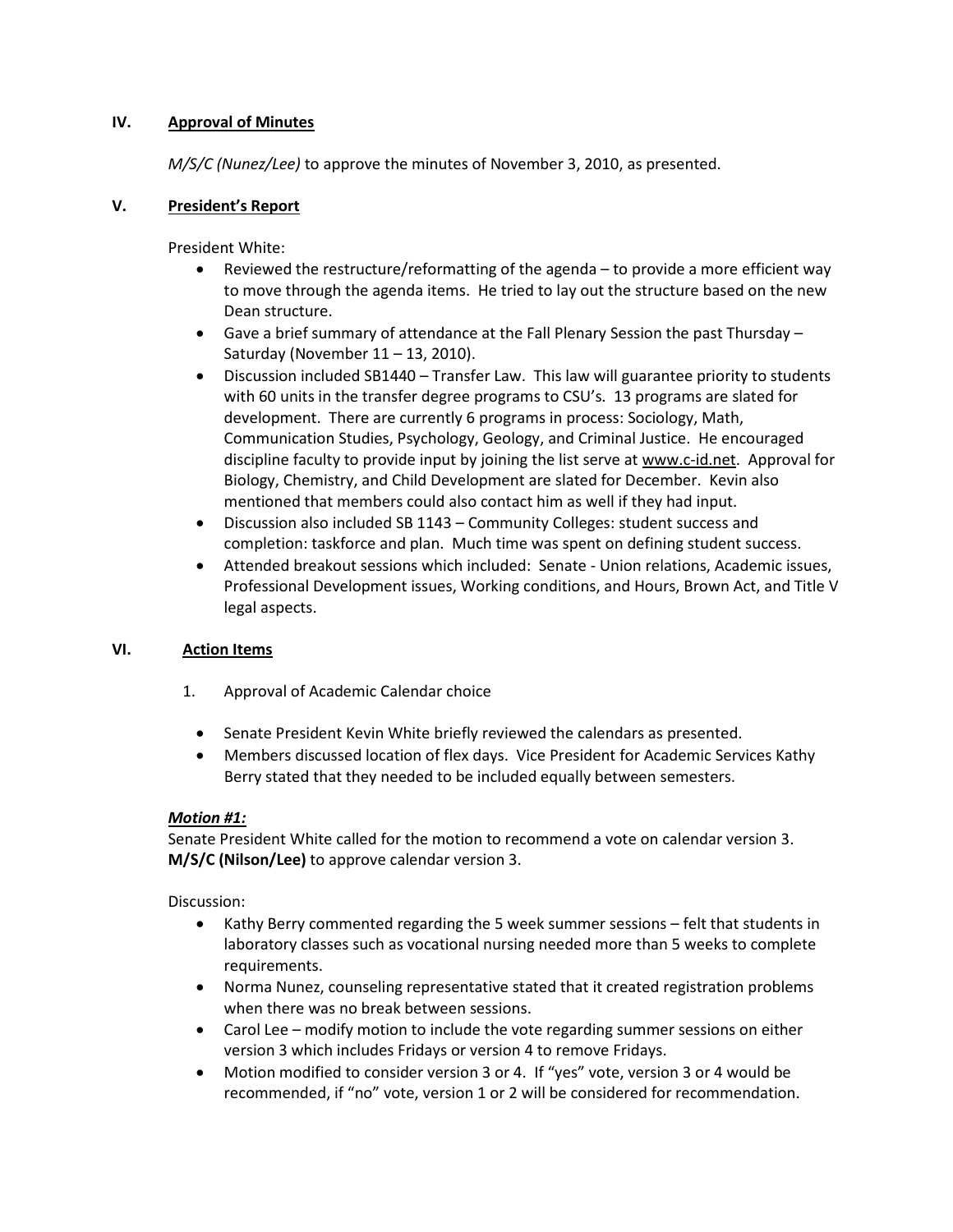Senate President White called for the vote: **Majority vote – No Recommendation will be to consider calendar versions 1 or 2**

#### *Motion #2:*

Daniel Gilison called for the motion that the location of Spring Break be discussed. **M/S/C (Gilison/ Guzman)** to recommend "yes" vote to keep Spring Break at the eighth week of the semester, and a "no" vote to move Spring Break to the week after Good Friday, for calendar versions 1 or 2.

Extensive discussion ensued:

- Many students were in attendance to support moving the Spring Break to the week after Good Friday. Members of ASG advocated for students who felt that it was in their best interest to move Spring Break considering childcare, transportation, and family issues.
- Senate members expressed that they understood students concerns but were also trying to provide the best timelines for student education when developing the location of Spring Break.
- CSEA President Frances Arce-Gomez and CSEA Vice President Laura Hartsock also urged the committee to recognize that this is a contract item in which the Spring Break was already negotiated for the week after Spring Break and members would not be interested in changing it.

Senate President White called for the vote. Frank Rapp facilitated the vote via role call: The vote was: 10 "No", 7 "Yes", 6 "Abstain"

**Recommendation will be to move Spring Break to the week after Good Friday.**

#### *Motion #3:*

Senate President White called for the motion to recommend either calendar version 1 or calendar version 2.

**M/S/C (Rapp/Nilson)** to recommend via "yes" vote, version 1 which includes the 5 day/5 week summer session, or via "no" vote, version 2 which includes the 4 day/5 week summer session.

Discussion ensued.

Senate President White called for the vote: Majority vote – Yes **Recommendation will be to approve calendar version 1.**

#### *Motion #4:*

**M/S/C (Wainwright/Kelly)** to recommend the revision to the start day of the spring semester to begin one week later.

• Senate members expressed concern for starting the semester on a holiday.

Senate President White called for the vote: The motion carried. **Recommendation will be to move start date of the spring semester one week later for calendar version 1.**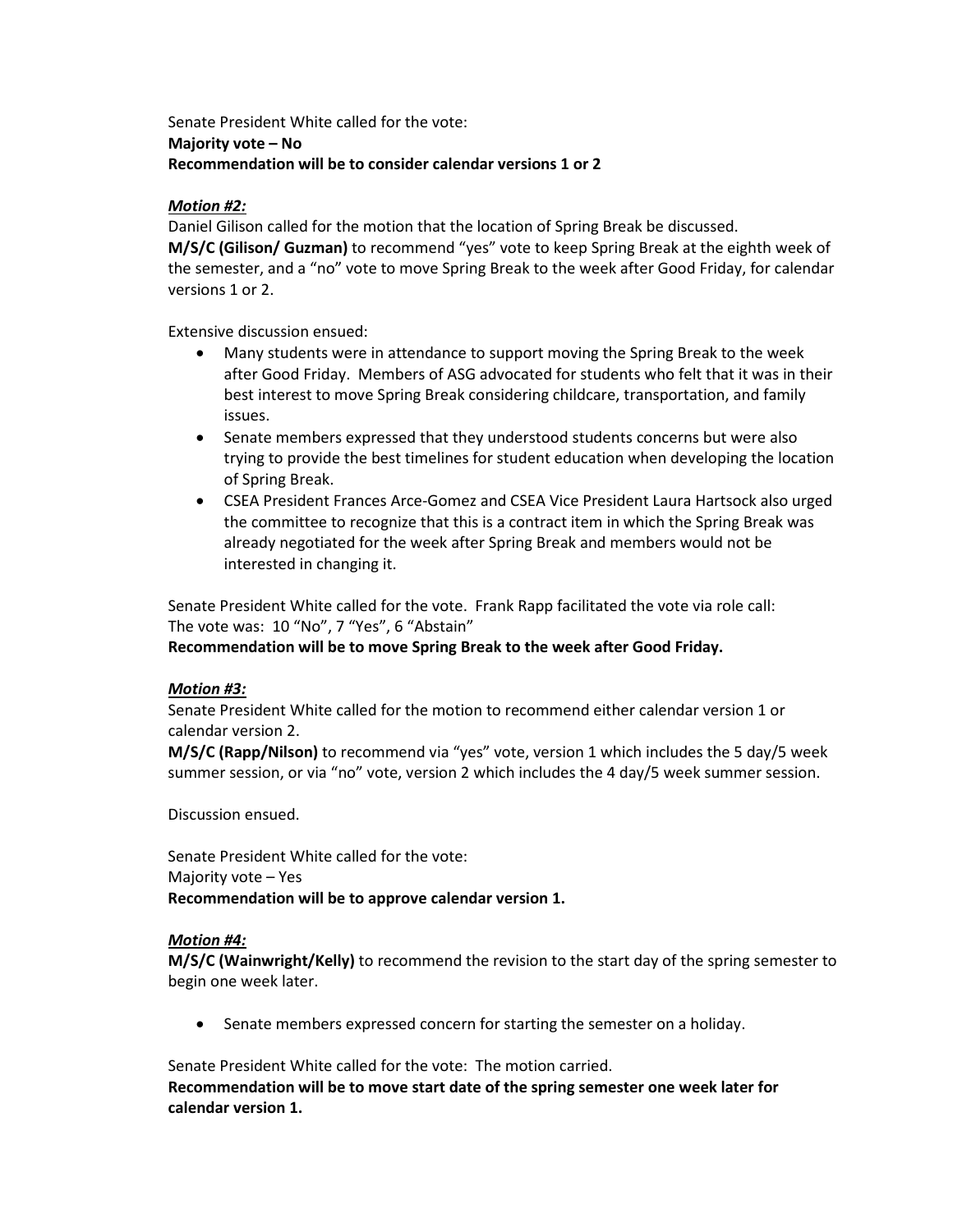#### *Motion #5:*

**M/S/C (Lee/Kitzmiller)** to recommend moving the start date of summer session 1 to begin May 21, 2012 and end June 21, 2012 with the flex day occurring on June 22, 2012, and to move the start date of summer session 2 to begin June 28, 2012 and end July 31, 2012.

Discussion:

- Senate member Baukholt stated that there would be issues for students who need to pass one class to get into another not being able to due to grade reporting timelines.
- Kathy Berry explained that the college cannot end one session on a Friday and begin another the following Monday as it causes too many problems for registration and grades.
- Senate member Lehtonen suggested moving the second summer session to the beginning of August.
- Kathy explained that there must be a session which crosses June to July.
- Senator Rapp suggested beginning the second summer session on June 27 or 28.
- Senator Lee recommended amending the motion to move the start date of summer session 1 to begin May 21, 2012 and end June 21, 2012 with the flex day occurring on June 22, 2012, and to move the start date of summer session 2 to begin June 28, 2012 and end July 31, 2012.

Senate President White called for the vote: The motion carried.

**Recommendation will be to move start date of summer session 1 to begin May 21, 2012 and end June 21, 2012 with the flex day occurring on June 22, 2012, and to move the start date of summer session 2 to begin June 28, 2012 and end July 31, 2012, for calendar version 1.**

#### **VII. Discussion and Information Items**

1. Professional Development Committee

#### *Tenure Review/Professional Development*

- Senator Nilson stated that the Tenure review ad-hoc committee had not met. Meetings had not been scheduled or had been postponed without further notice. She expressed concern due to the large amount of information that needed to be discussed.
- Senator Lofgren asked Senate President White to urge administration to schedule a meeting as soon as possible. She urged the Senate to be the majority involved and limit administrative participation. She expressed the need to determine what the tenure review process should look like as a document does not currently exist.
- Senate President White commented that the Professional Development Committee should be faculty driven and that he would be discussing this with Vice President Kathy Berry.
- Senator Gaylla Finnell recommended appointing an Academic Senate representative as Chair.
- There was a motion to appoint a chair for the Tenure Review Committee but was removed as Senate President White has the authority to appoint.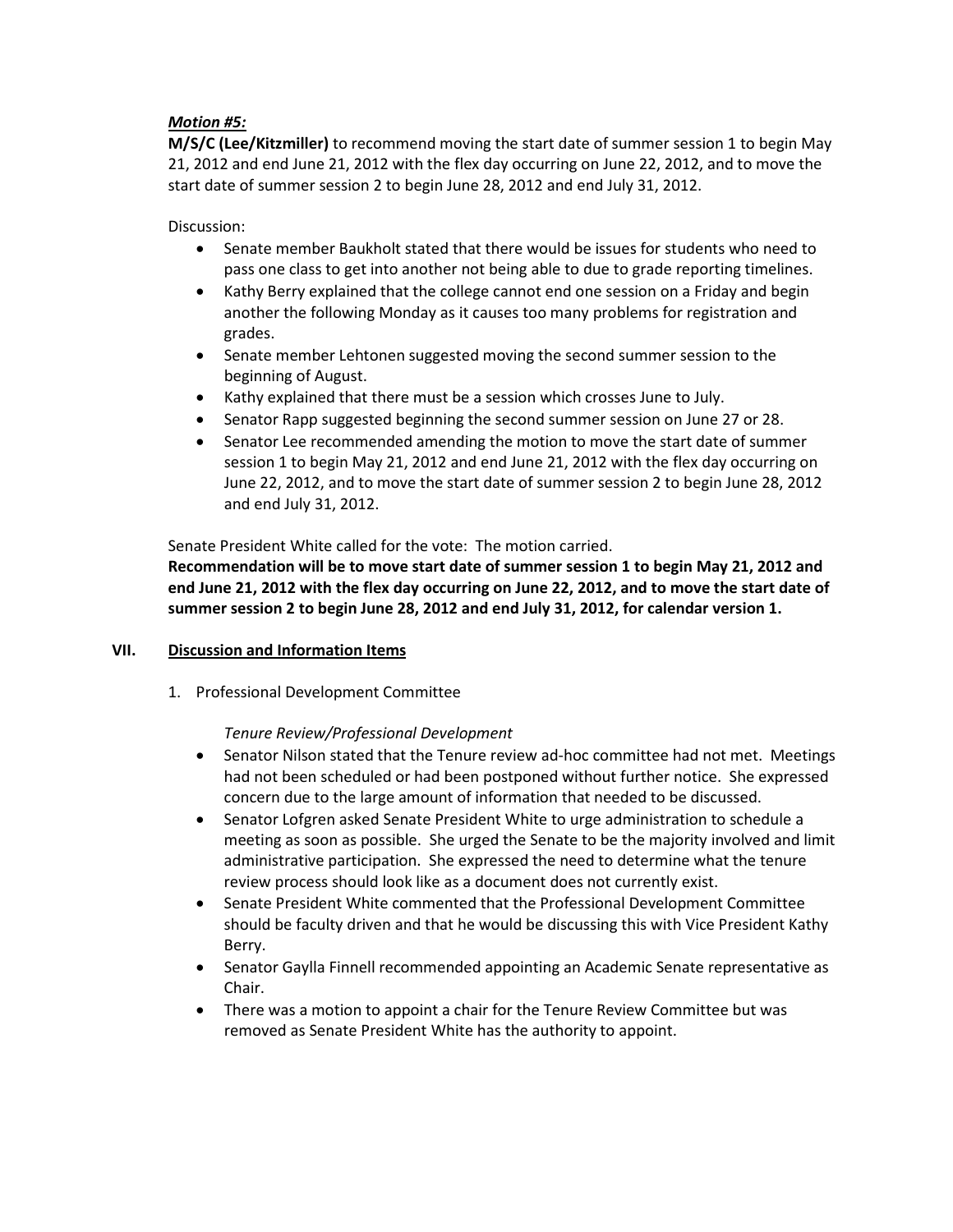2. Campus Security presentation

Item not covered due to lack of meeting time.

#### **VIII. Reports**

Item not covered due to lack of meeting time.

# **IX. Adjournment**

The meeting adjourned at 3:15 p.m.

The next regularly scheduled meeting of the Imperial Valley College Academic Senate will be on Wednesday, December 1, 2010 at 1:30 p.m. in the Board Room.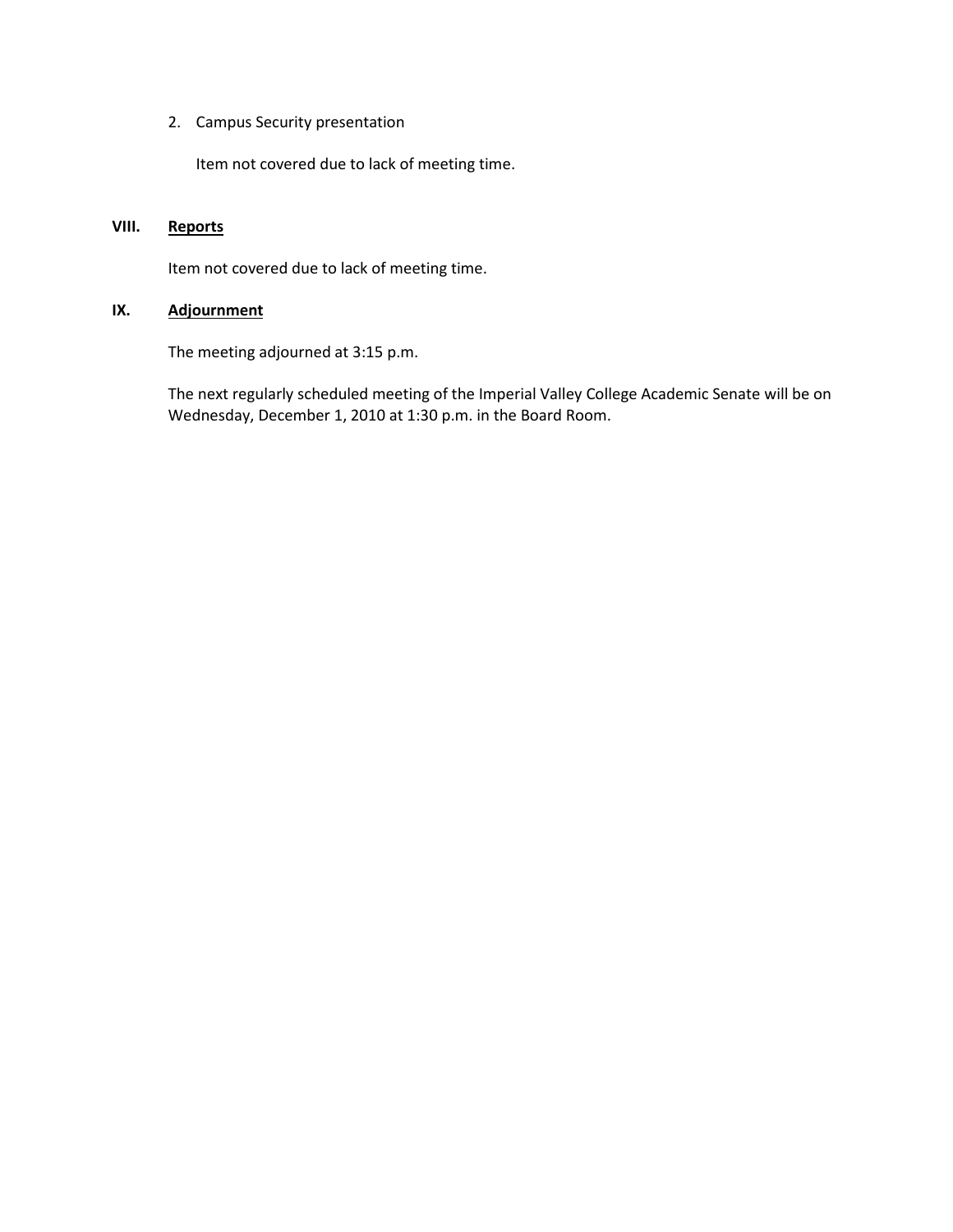# **Dixie Krimm**

|               | Frank Rapp                          |
|---------------|-------------------------------------|
| From:<br>ent: | Thursday, November 11, 2010 3:57 PM |
| To:           | All Users                           |
| Subject:      | Academic Senate Election results    |

Dear All,

Caroline Bennett won the election to fill the opening for the At-Large Academic Senate position for the term which ends 31 May 2011. Jill Nelipovich won the election to fill the opening for the At-Large Academic Senate position for the term which ends 31 May 2013. Each of their terms begins immediately. Results of the election are currently posted in the faculty Lounge in the 600 Building.

Frank A. Rapp Academic Senate Secretary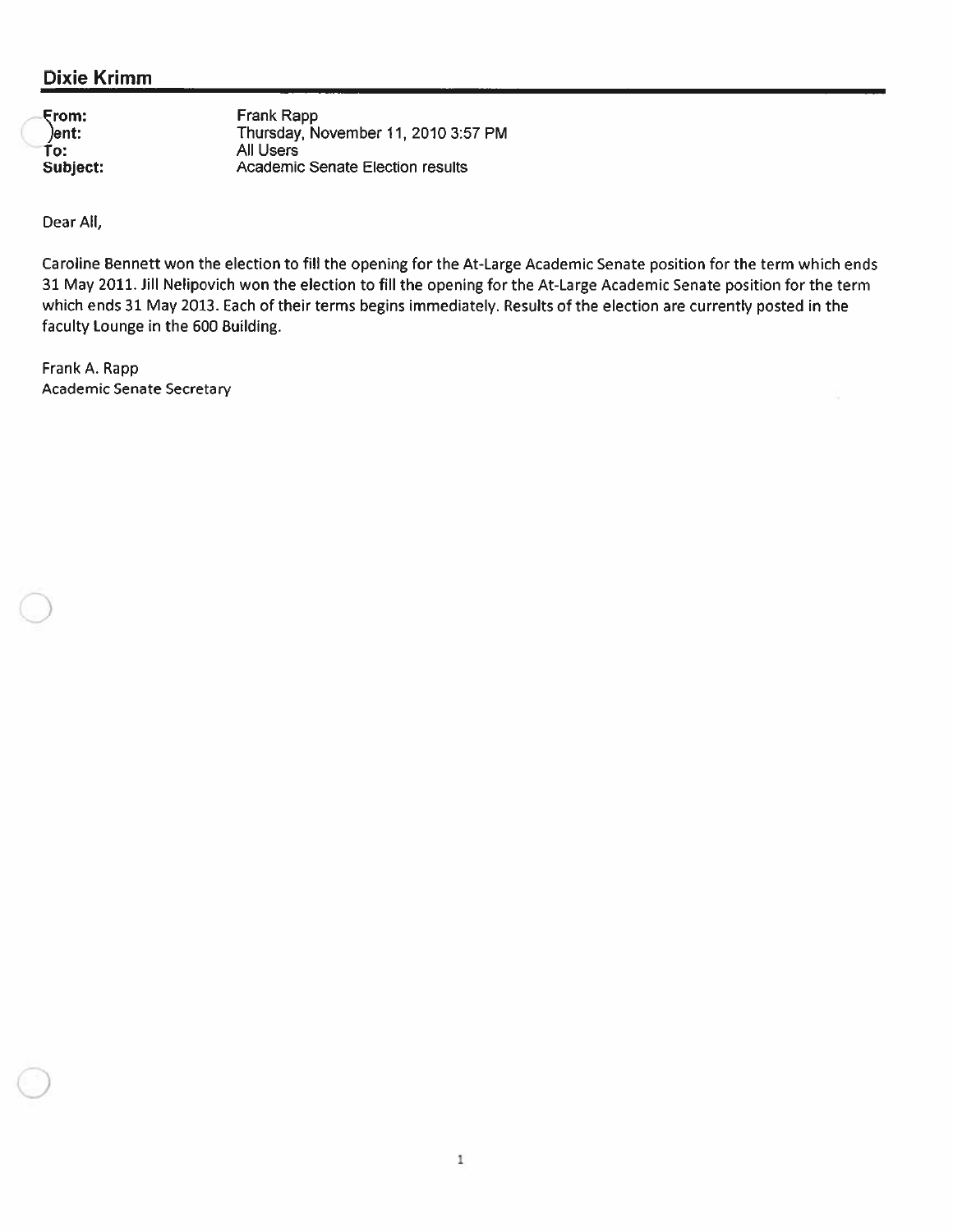# **IMPERIAL VALLEY COLLEGE**

# Standing Rules of the Professional Development Committee

Access to the Professional Development Committee is available to all members of all constituencies

#### **MEETINGS**

At its first meeting of each academic year the Professional Development Committee (PDC) will set a time and place to meet. The Committee will meet at least every other month during the academic year. A schedule of the year's meetings will be provided on the PDC website.

#### **AGENDA**

- l. The PDC will generate its agenda from items submitted by any Committee member or any member of the campus community of Imperial Valley College.
- 2. The agenda will be prepared by the Chair and the recording secretary of the PDC and distributed to the Committee members at least 24 hours in advance of the meeting.
- 3. In addition, copies of the agenda and minutes of previous meetings will be posted on the College website.

#### **OPERATIONS**

- 1. A quorum must be present to hold a meeting. For this Committee a quorum is 4 members.
- 2. Constituent groups may designate up to three alternates who may serve during a Professional Development Committee meeting in the absence of the permanent member. The slate of alternates will be selected and presented to the Professional Development Committee in advance for the duration of the school year.
- 3. Robert's Rules of Order will be used to conduct meetings.
- 4. Committee members will work to achieve consensus. If the Committee cannot achieve consensus, a vote following Robert's Rules of Order will be taken. Records of dissenting and minority opinion will be included in the final recommendation.

#### **TERMS OF OFFICE**

- The District's Chief Human Resources Officer shall chair and be a member of the PDC  $\mathbf{l}$ .
- $2.$ The vice chair shall be elected for a two-year term by the PDC In the absence of the Chair, the Vice Chair will conduct meetings of the Professional Development Committee.
- 3. Should an individual who is finishing his/her term be elected as Vice Chair he/she shall serve the two years of the term of office.

#### **PROCEDURES**

Since the Board of Trustees has established and approved the PDC to ensure faculty, staff, students and administrators the right to participate effectively in college governance, the following procedures shall apply:

- The Professional Development Committee will allow for discussion and recommendations to be a shared process 1. by representatives of all five constituent groups. In addition, visitors will be allowed to share their opinions, suggestions and ideas.
- 2. Copies of the minutes will be posted on the College website.
- 3. The views and opinions of the Professional Development Committee will be expressed in written form to the College Council.
- 4. When the views and opinions by the members of the Professional Development Committee are not accepted by the College President a written statement giving the rationale for not accepting the view and opinions will be communicated to the members of the Professional Development Committee.
- 5. The Professional Development Committee will serve as a center to share information and discuss activities, projects, programs, and plans that have been developed or are being developed by constituent groups, and reserve the right to express its views and opinions to the College President on any of the above. It is not within the purview of Professional Development Committee to discuss or advise on personnel topics or student discipline.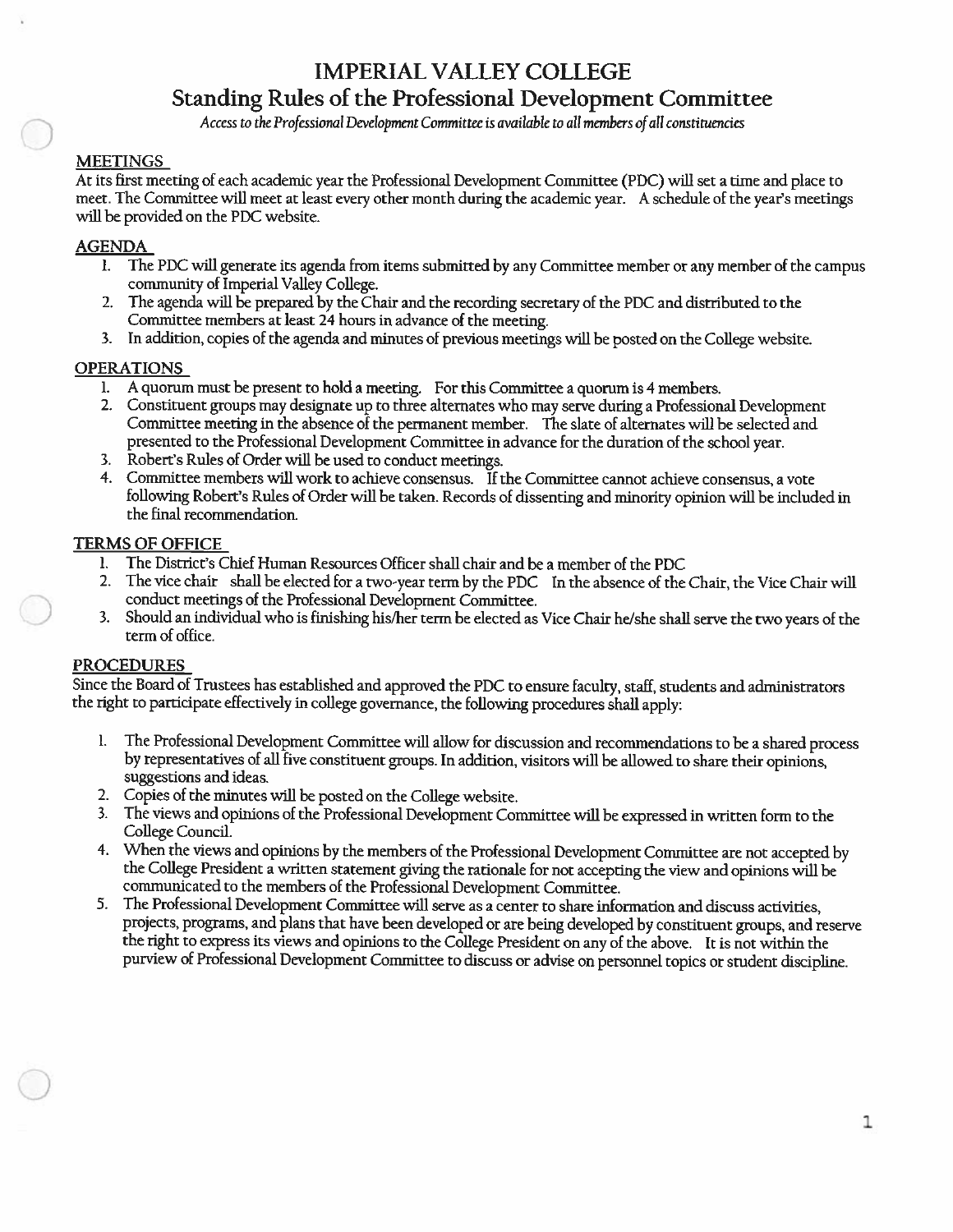#### **REVIEW AND REVISION**

These standing rules may be changed by a majority vote of the PDC members.

#### **PURPOSE**

The mission of the Professional Development Committee (PDC) is to offer a comprehensive and systematic program of services and activities that will foster development of participants as educators and members of our academic community. The PDC will discuss campus-wide professional development needs, coordinate resources, compile a Professional Development Plan, and offer related recommendations to the College Council and Academic Senate. These recommendations should include: a plan and schedule of workshop / training sessions; a professional development budget; a link between the District's goals and the suggestions.

Goals: The Professional Development Plan will provide activities and services, which enhance the professional development of participants in four specific areas:

- 1. As a Member of an Academic Community (Goal: to enhance the quality and effectiveness of participation in the educational community at all levels).
- 2. As an Educator (Goal: to enhance teaching skills and understanding of the educational process).
- 3. As a Discipline Expert (Goal: to enhance professional competency by providing opportunities for currency and growth in a particular field).
- 4. As an IVC employee (Goal: to encourage meaningful personal growth as it relates to professional development at the College).

## **CHARGE**

The Professional Development Committee will advocate for lifelong learning concepts, with the understanding that these types of programs not only lead to individual professional growth, but also promotes the development of our academic community by helping employees make meaningful connections with colleagues and by encouraging college and community service. Individual professional development goals, and institutional goals such as collegiality throughout the college and communication between departments, are best achieved by a program of diverse offerings. The committee members will solicit and contribute ways to improve the professional development plan. Members should facilitate open communication will all students, faculty, staff and other important stakeholders. It is further our charge to collaborate with on-campus and off-campus groups to implement these actions and plans and sustain them over time. Finally, it is our charge to report to the campus community on the state of the college's professional development efforts and on future plans.

## **STRUCTURE**

- $\mathbf{L}$ The following college constituencies retain all rights granted by law and/or regulations. The five groups represented in this shared governance structure are faculty, classified staff, classified managers/confidential, students, and administrators.
- 2. The permanent members of the Professional Development Committee are:
	- \*2 faculty members appointed by Academic Senate and 1 alternate
	- \*2 classified members appointed by CSEA and 1 alternate  $\bullet$
	- \*2 administrators (the Chair is 1) appointed by the Administrative Council and 1 alternate  $\bullet$
	- \*I member of the CMCA appointed by CMCA and 1 alternate
	- \*\*I student at large appointed by ASG and 1 alternate  $\bullet$

\*Terms for faculty, classified, classified managers/confidential, and administrators shall be for two years. Following a break of at least one year, members may be reappointed.

\*\*Terms for student representatives shall be for one year.

3. The Professional Development Committee may create ad hoc committees as needed to address college-wide issues and task forces to address specific (single item) issues.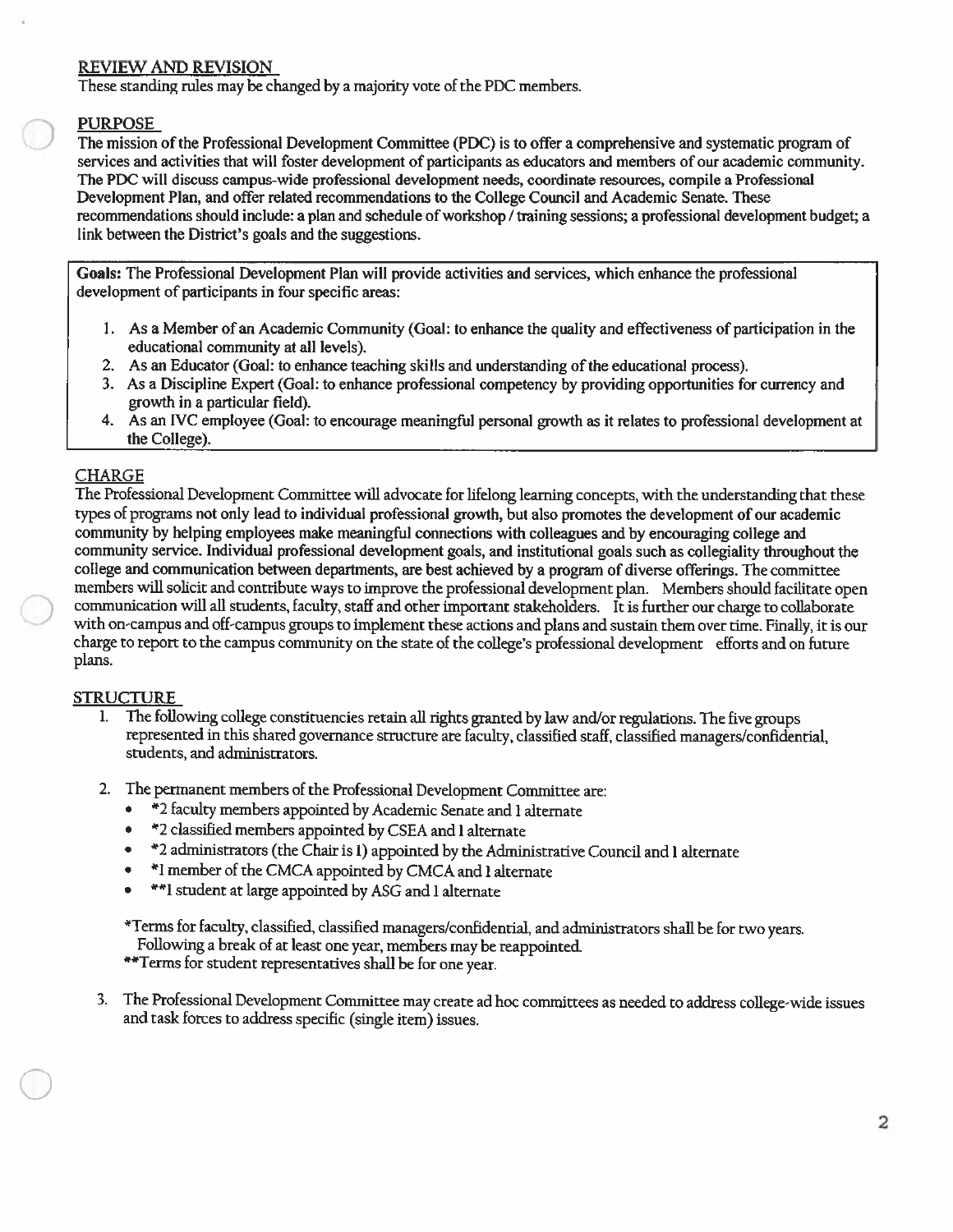#### **STAFF DEVELOPMENT/FLEX POLICY**

#### Philosophy

The Imperial Community College District Board of Trustees has voted to adopt a calendar which provides for staff service days, designated as "flex" days, devoted to professional development.

Activities presented by the Staff Development Community College District Board of Trustees has voted to adopt a calendar and promote the mission and goals of Imperial Valley College. Specific objectives are staff improvement, student improvement and instructional improvement.

The functions of the Staff Development Committee and the Flex Committee are interdependent yet distinct. The membership of the Staff Development Committee shall consist of: faculty, staff and administrators

#### **Functions**

The Staff Development Committee will plan, schedule and present activities during specific designated days in the flexible calendar and throughout the year. All such institutionally sponsored activities may be used by faculty to meet theirs flex obligation. In addition, the Staff Development Committee will review and approve all applications for staff development funds and complete and submit documentation required by districts or state regulations.

#### **Structure**

The Staff Development Committee will be comprised of faculty, staff and administrators. A Committee chair will be elected by the committee and receive compensation. The Staff Development Coordinator will have the following responsibilities:

- $\mathbf{I}$ Convene the staff Development Committee on a regular basis.
- $2.$ Distribute, collect and maintain sign-in sheets for all institutionally sponsored staff development activities for the purpose of verifying attendance.
- $3<sub>1</sub>$ Provide for and maintain activity evaluations.
- $4<sub>1</sub>$ Develop maintain and be accountable for the Staff Development budget.
- 5. Submit all state and institutional reports as required.

The Staff Development Committee and Coordinator(s) will conduct business in accordance with parliamentary procedures and comply with the Brown Act and all other institutional and state requirements governing open meetings.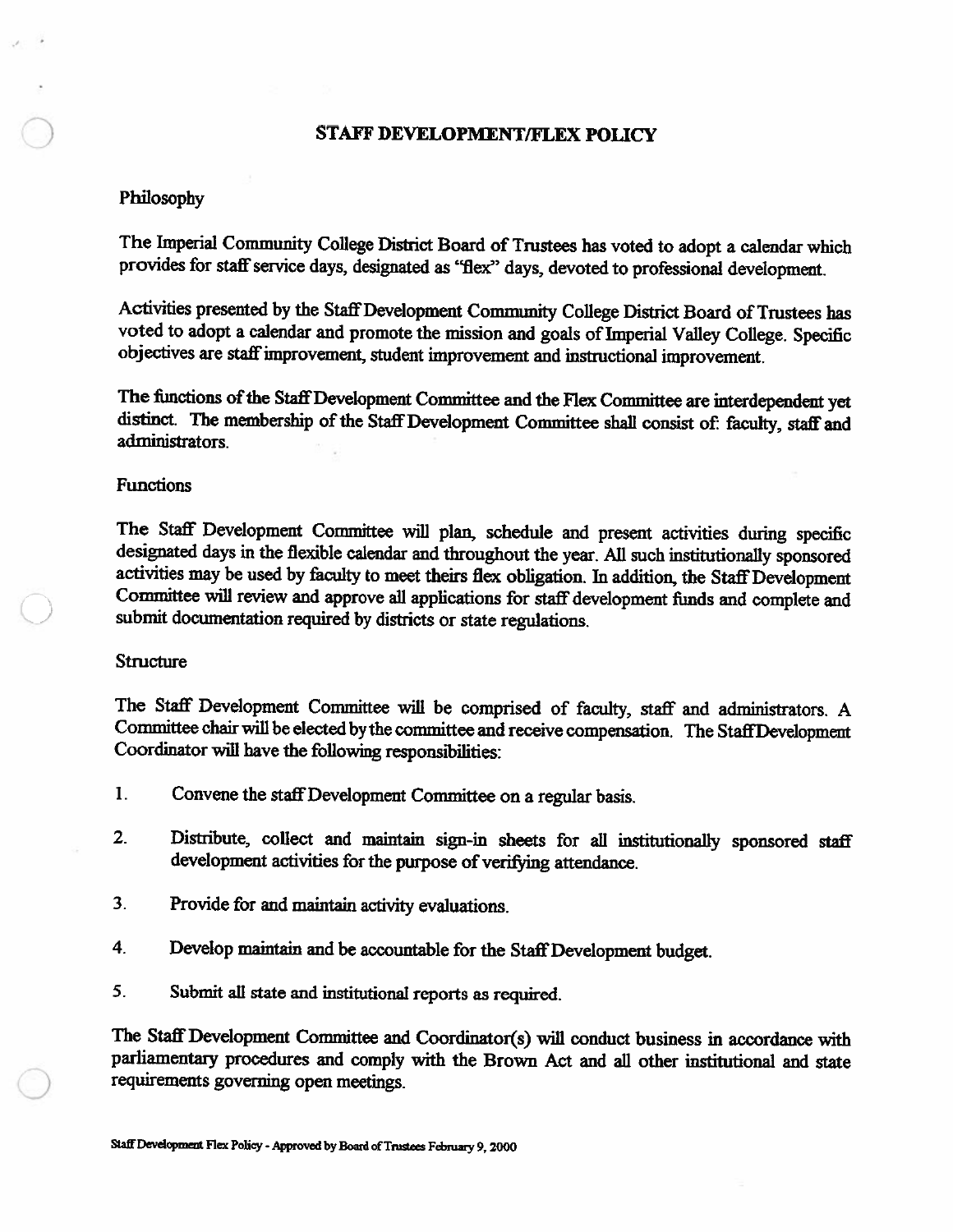## **Structure**

The Flex Committee will be comprised of full-time academic personnel, headed by an elected coordinator. The Coordinator will receive 3 hours of release time per week, paid at the lecture rate. The Flex Coordinator will have the following responsibilities:

- 1. Convene the Flex Committee as needed, but no less than twice per semester, the schedule of which will be disseminated to all faculty.
- Maintain a record of the sign-in sheets for all institutionally sponsored Staff Development  $2.$ activities for the purpose of verifying faculty attendance.
- $3<sub>1</sub>$ Review for approval all Flex Obligation Contract by the published deadline.
- $\overline{4}$ . Review all completed Flex Obligation Contracts.
- $5<sub>1</sub>$ Submit a final accounting of flex hours completed by each faculty member to Chief Instructional Officer by the last day of the Spring semester.

The Flex Committee and the Flex Coordinator will conduct business in accordance with parliamentary procedures and comply with the Brown Act and all other institutional and state requirements governing open meetings.

# Procedures

All Contract faculty members are responsible for completing and submitting a Flex Obligation Contract to the Flex Coordinator by May 1st.

Credit for institutional Staff Development activities will be awarded when an activity roster which has been signed by the faculty member is received by the Flex Coordinator. Signing the activity roster is the responsibility of the faculty member and no other form of confirmation of attendance will be accepted.

Individual activities must be pre-approved by the Division Chair/Director and credit will be awarded when the Flex Obligation Contract is completed with the appropriate signatures.

**Flex Obligation Regulations:** 

- All full-time faculty members have a contractual obligation to complete 30 hours of 1. professional development activities each contract year.
- Part-time contract faculty have a contractual obligation to complete a number of flex hours  $2.$ proportional to their percentage of a full-time contract.
- Adjunct faculty are eligible to participate in and be paid for flex hours equal to the number  $3<sub>1</sub>$ of units taught per semester.
- Staff development activities scheduled on instructional days will occur before or after 4. contractual hours for the individual.
- To receive flex credit for a staff development activity, presenters as well as attendees must 5. be present for the entire activity. All faculty must sign the attendance roster to receive flex credit for that activity.

Staff Development Flex Policy - Approved by Board of Trustees February 9, 2000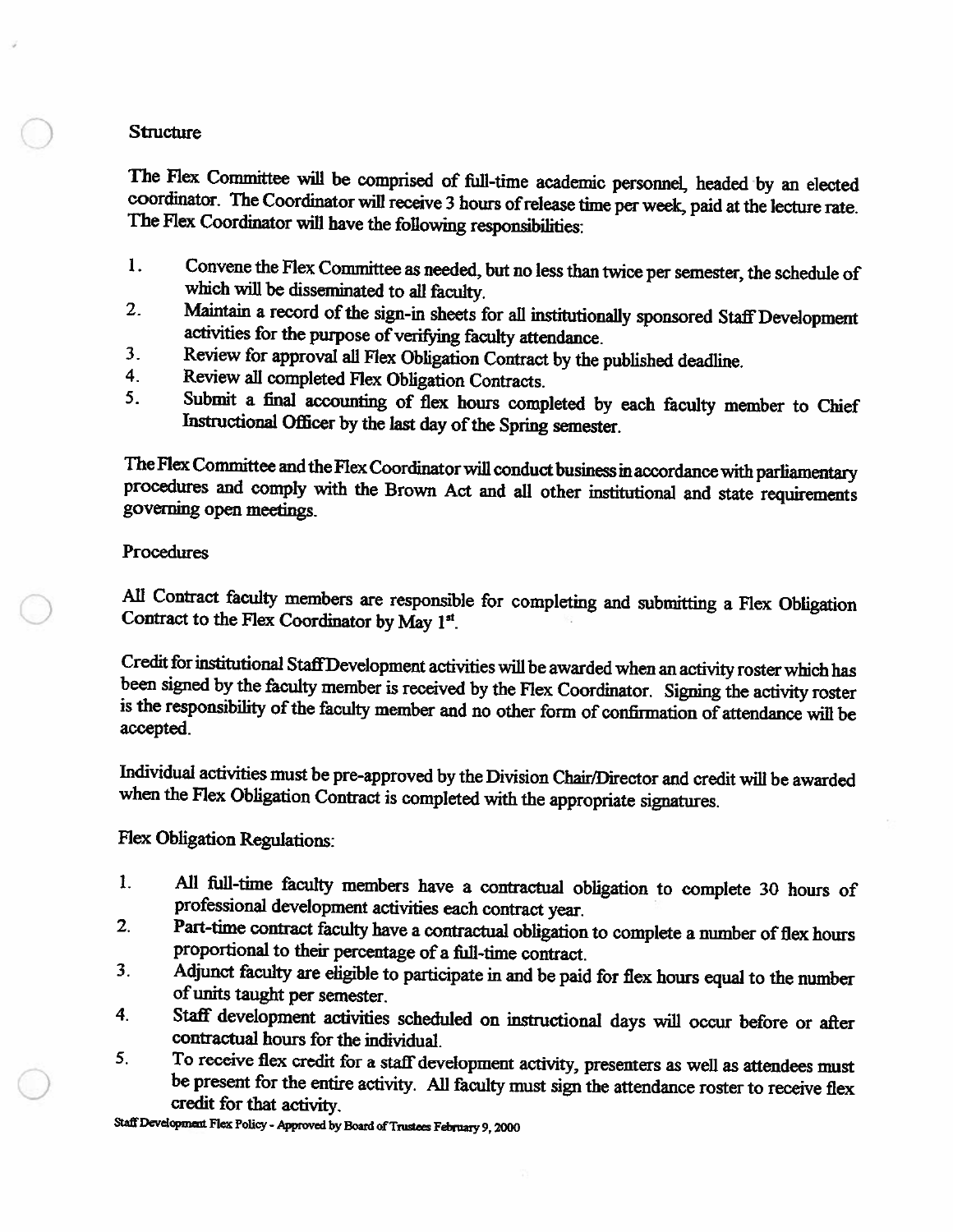| <b>REFERENCE</b><br>AcadSen1020104YrCalProp.xlsx CLEE | Jun 25 - Summer Term Two/Classes Begin<br>June 15 - Flex Day (Mandatory)<br>Jun 14 - Summer Term One/Classes End<br>(23 days - Monday thru Friday)                                                         | Summer Term I - Inst. Days<br>Service Days:<br>Z,<br>의 | 24<br>₹<br>$\vec{a}$<br>x<br>$\vec{e}$<br>X<br>ă<br>2<br>ᅼ<br>ã<br>$\overline{\mathbf{z}}$<br>¥<br>g<br>23 | E<br>ត់<br>مه<br>z<br>₫<br>ಣೆ<br><b>UNE 2012</b><br>급<br>E<br>ø<br>æ<br>₫<br>ä<br>71<br>ō.<br>ଞ୍ଚ<br>高<br>œ                                                                            | <b>2012 SUMMER SESSION II</b>    | Jan 9 - Spring 2012 Torm Begins<br>Jan 2 - New Year's Day (Obsord/Campus Closed Feb 10/11 - Lincolns BD (ObstrudCampus )<br>Jan 3-6 - No Classes/Campus Open<br>Jan 16 - MLK Day (Campus Closed)<br>Jan 14 - Spring 2012 Saturday Classes Begin | Inst Days - MF;<br>Service Days:<br>$\frac{1}{9}$<br>ant<br>넘<br>ω                  | 5<br>ä<br>in<br>œ<br>ន<br>ä,<br>22<br>ø<br>5<br>ō<br>₹<br>×<br>ä<br>⇉<br>2<br>51<br>ನ<br>X<br>ä<br>27<br>임<br>¢<br>$\frac{1}{20}$<br>ᄓ                                    | ë<br>z<br><b>ANUARY 2012</b><br>۹<br>u<br>₹<br>x,<br>œ<br>71<br>œ<br>S | 2012 SPRING SEMESTER<br>Aug 27 - Fall 2011 Saturday Classes Begin<br>Aug 22 - Fall 2011 Classes Begin | Aug 18-19 - Flex Days (Mandatory)<br>Aug 17 - Fall 2011 Term Begins<br>Aug 17 - Crientation (Mandatory/All Campus) | Inst Days - MF:<br>Service Days:<br>$\bullet$<br>Sat:<br> ដ<br>د       | X<br>보<br>¥<br>Z<br>g<br>23<br>Ľ<br>¥<br>25<br>비<br>54                                                   | #<br>ã<br>٠<br>ã<br>œ<br>4<br>ã<br>i,<br>ã<br>X<br>$\vec{ }$<br>ã<br>5<br>œ                                                 | ଞ୍ଚ<br>z<br><b>NGUST 201</b><br>ź<br>z<br>S          | <b>2011 FALL SEMESTER</b><br>VERSION I - 2 Semesters, 2 S-week Summer Sessions. 3 Flex Days & Spring Break after 8th Week. Spr Sem starting 2nd Week in January |                      |                                                                  |                                                                                                                                      |                          |
|-------------------------------------------------------|------------------------------------------------------------------------------------------------------------------------------------------------------------------------------------------------------------|--------------------------------------------------------|------------------------------------------------------------------------------------------------------------|----------------------------------------------------------------------------------------------------------------------------------------------------------------------------------------|----------------------------------|-------------------------------------------------------------------------------------------------------------------------------------------------------------------------------------------------------------------------------------------------|-------------------------------------------------------------------------------------|---------------------------------------------------------------------------------------------------------------------------------------------------------------------------|------------------------------------------------------------------------|-------------------------------------------------------------------------------------------------------|--------------------------------------------------------------------------------------------------------------------|------------------------------------------------------------------------|----------------------------------------------------------------------------------------------------------|-----------------------------------------------------------------------------------------------------------------------------|------------------------------------------------------|-----------------------------------------------------------------------------------------------------------------------------------------------------------------|----------------------|------------------------------------------------------------------|--------------------------------------------------------------------------------------------------------------------------------------|--------------------------|
|                                                       | July 26 - Summer Term Two/Classes End<br>Jul 4 - Independence Day (Campus Closed)<br>(23 days - Monday thru Fnday)                                                                                         | Summer Term II - Inst. Days<br>23                      | 22<br>3<br>넎<br>క<br>X<br>뵤<br>X<br>X<br>2<br>X                                                            | 엳<br>유<br>$\bullet$<br>z<br>66<br>ẳ<br>N<br>ត់<br>Э<br>ø<br><b>STOSY JUV</b><br>s<br>ㅎ<br>×<br>ನ<br>æ<br>ㅎ<br>٠<br>ã<br>õ<br>œ<br>$\overline{\mathbf{u}}$<br>ଞ୍ଚ<br>$\sharp$<br>의<br>ч | <b>NEXT ACADEMIC YEAR</b>        |                                                                                                                                                                                                                                                 | Inst Days - MF:<br>Service Days:<br>19   Sat:<br>$\overline{\bullet}$<br>çs         | 히<br>ढ़<br>को<br>œ<br>비<br>ᄓ<br>œ<br><b>S</b><br>28<br>엎<br>F<br>l8<br>$\overline{\mathbf{z}}$<br><b>ti</b><br>œ<br>23<br>ಕ<br>¢<br>X<br>ã<br>ᆌ<br>32<br>히<br>그<br>٠      | ຌ<br>z <br><b>FEBRUARY 2012</b><br>≼<br>찌<br><b>N</b><br>GH,<br>ᆔ<br>g |                                                                                                       | Sept 5 - Labor Day (Campus Closed)                                                                                 | Inst Days - MF:<br>Service Days:<br>Ņ<br><b>SECT</b><br>보<br>þ         | ä<br>ã<br>61<br>56<br>2<br>12<br>23<br>Ľ<br>¥<br>22<br>g<br>23<br>뵈                                      | ÷,<br>۰<br>$\overline{z}$<br>œ<br>급<br>ø<br>F<br><b>Ja</b><br>œ<br>∸<br>$\frac{1}{9}$<br>60<br>N<br>á,<br>E<br>u            | ຌ<br>z<br><b>SEPTEMBER 2011</b><br>≉<br>저<br>Ħ<br>s. |                                                                                                                                                                 |                      |                                                                  |                                                                                                                                      | N<br>S                   |
|                                                       | Commencement - Faculty (Mandatory)<br>Orientation (Mandatory/All Campus)<br>Flex Day(s) - Faculty (Mandatory)<br>Fall Semester<br>Winter Break<br>Holiday(s)                                               |                                                        | Instructional Days - TOTAL <sup>++</sup><br>"Includes Flex Days/Orientation/Commencement                   | Flex Day(s)/Orientation/Commencement<br>Instructional Deys (Saturdays)<br>Instructional Days (M thru F)<br>Faculty Instructional Days =                                                |                                  | Closer Mar 5-10 - Spring Recess (Carrious Closed)                                                                                                                                                                                               | Inst Days<br>ň<br>Service<br>₹<br>Days:<br>Sat:<br>ᆌ                                | ಇ<br>25<br>킈<br>٠<br>5<br>비<br>$\vec{a}$<br><b>o</b><br>ď<br>E<br>$\vec{u}$<br>œ<br>Ľ<br>X<br><b>z</b><br>ã<br>비<br>N<br>œ<br>비<br>N<br>¥<br>õ<br>ø<br>z<br>5<br>= 5<br>w | 2<br>z<br><b>MARCH 2012</b><br>ź<br>÷<br>ᅎ<br>٦ı<br>S                  |                                                                                                       |                                                                                                                    | Insti Days<br>Ã<br>Service Days:<br>Ľ<br>at:<br>뵈<br>œ                 | N,<br>ã<br>비<br>4<br>2<br>X<br>ä<br>58<br>$\ddot{\bullet}$<br>×<br>지역<br>Ľ.<br>S.<br>ž<br>S.             | N<br>\$<br>ø<br>킈<br>٠<br>œ<br><b>Fi</b><br>ö<br>œ<br>t,<br>ų<br>비<br>œ                                                     | ଞ୍ଚ<br>ᅿ<br>OCTOBER 2011<br>₹<br>쳐<br>S)             |                                                                                                                                                                 |                      | <b>ACADEMIC YEAR - SERVICE AND INSTRUCTIONAL CALEMPICANT</b>     | <b>INPERIAL VALLEY COLLEGE</b>                                                                                                       | $\overline{\phantom{a}}$ |
|                                                       | $\mathbf{u}$<br>u<br>$\blacksquare$<br>$\alpha$<br>$\mathbf{u}$<br>И<br>Campus OpenNo Classes<br>Campus Closed/Summer<br>Summer Session!<br>Surmer Session II<br>ąЯ<br><b>Spring Break</b><br>ing Semester | <b>LEDGENDWEY</b>                                      | JI.<br>185<br>Service<br>2<br>$= 107AT - 10T$                                                              | $\blacksquare$<br>ш<br>1001<br>is3<br>ᆌ<br>ы<br>Â,<br>$\frac{1}{2}$<br><b>Without Summ</b><br>E<br>(1/1/2)<br>ದ<br>5,<br>ЯÅ<br>ਊ<br>ar Session<br>$\frac{1}{2}$<br>ᆟ                   | <b>SERVICE AND INSTRUCTIONAL</b> | Apr 8 - Easter                                                                                                                                                                                                                                  | Inst Days<br>$\ddot{\tilde{\mathbf{H}}}$<br>Servic<br>lષ્ટ્રો<br>Days:<br>Sat:<br>2 | 35<br>ã<br>۰<br>⇒<br>33<br>ä<br>N<br>ø۱<br>X<br>4<br>œ<br>õ<br>32<br>ã<br>٠<br>≐<br>i di<br><br>굽<br>¥<br>4<br>$\overline{a}$<br>œ<br>뵈<br>38<br>#                        | ≝<br>z<br>APRIL 2012<br>됙<br><b>n</b><br>$\mathbf{u}$<br>s,            |                                                                                                       | Nov 11/12 - Velerans Day (Campus Closed)<br>Nov 24-26 - Thanksgiving (Campus Closed)                               | Inst Days<br>$\frac{2}{3}$<br>Service Days:<br>اءا<br>Li Sat:<br>'≈∣≈  | š<br>9<br>×<br>29<br>N<br>29<br>$\frac{25}{25}$<br>м<br><b>SS</b><br><b>Is</b>                           | ಧ<br>œ<br>#<br>$\overline{\phantom{a}}$<br>ë<br>œ<br>ä<br>Ņ<br>۰ı<br>÷<br>₹<br>ø<br>5<br>n<br>$\overline{6}$<br>œ<br>뗽<br>总 | 염<br>E<br><b>NOVEMBER 20</b><br>≉<br>킈               |                                                                                                                                                                 |                      | 匀                                                                |                                                                                                                                      |                          |
|                                                       | $\mathbf{u}$<br>II.<br>$\mathbf{u}$<br>Ħ                                                                                                                                                                   |                                                        | 230 (July/June)                                                                                            | Summer Session I 23<br>Summer Session II 23<br>Summer Session I                                                                                                                        | L DAYS CALCULATIONS              | May 5 - Spring 2012 Tarm Ends<br>May 28 - Merrorial Day (Carrpus Closed)<br>May 5 - Commencement (Mandatory)<br>May 14 - Summer Term One/Classes Begin<br>(23 days - Monday thru Friday)                                                        | NO SUMMERI<br>Inst Days -<br>馬<br>Service Days:<br>۰<br>Sat:<br>N<br>۰              | 의성<br>ö<br>ø<br>¥<br>읺<br>었<br>벎<br>ã<br>IЖ<br>œ<br>5ì<br>ႜ<br>း<br>٠<br>N<br>의<br>₫<br>R<br>$\vec{a}$<br>ω<br>$\sharp$<br>8<br>ã<br>빏<br>$\ddot{\bullet}$<br>ನ<br>٠      | E<br>z<br><u>zidz avn</u><br>≢<br>ᅎ<br>71<br>S,                        | <b>2012 SUMMER SESSION I</b>                                                                          | Dec 9 - Fall 2011 Term Ends<br>Dec 12-16 - No Classea/Campus Open<br>Dec 19-30 - Winter Recess (Campus Closed)     | Inst Days -<br>$\frac{25}{12}$<br>Service Days:<br>4<br>Sat:<br>ñ<br>→ | $\vec{a}$<br>3<br>61<br>82<br>20<br>27<br>š<br>었<br>ă<br>跳<br>N<br>g<br>ã<br>여<br>의<br>₹<br>$\mathbf{z}$ | 옘<br>ž<br>٠<br>ನ<br>되<br>œ<br>ಧ<br>œ<br>F<br>₹<br>ᅏ<br>$\bullet$<br>m<br>G<br>N<br>S<br>ã<br>مە                             | DECEMBER 2011                                        | Jul 28 - Surrmer 2011 Term Ends<br>Jul 4 - Independence Day (Campus Closed)                                                                                     | Service Days:<br>51. | ڀ<br>¥<br>Sum Session 2011 - Inst Days<br>ä<br>X<br>38<br>5<br>ដ | ᅯ<br>$\vec{p}$<br>$\overrightarrow{a}$<br>E,<br>  <del>a</del><br>피<br>ä<br>$rac{20}{27}$<br>#<br>$\overline{\mathbf{z}}$<br>a)<br>ی | Ģ<br>۰<br>ø              |

 $\mapsto$ 

Version 1<br>2011-12

ys<br>Y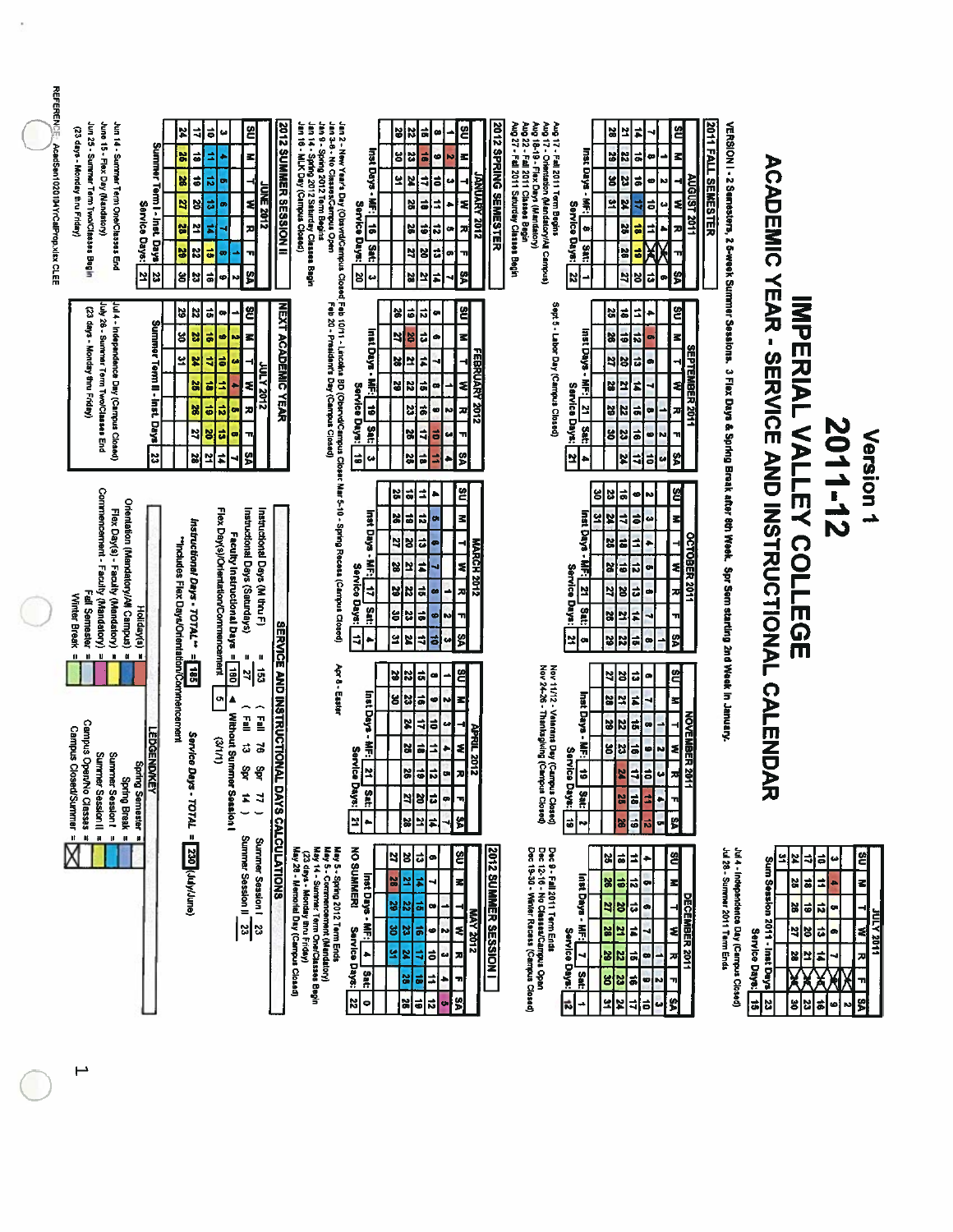| REFERENCE: AcadSen1020104YrCalProp.xlax CLEE | Jun 24 - Summer Term Two/Classes Begin<br>June 14 - Flex Day (Faculty/Mandatory)<br>Jun 13 - Summer Term One/Classes End<br>(23 days - Monday thru Friday)                                               | Summer Term I - Inst. Days<br>Service Days:<br>33 | ã<br>X<br>ຮ<br>z<br>4<br>R<br>$\vec{a}$<br>$\vec{v}$<br>X<br>g<br>٩<br>보<br><b>S</b><br>3<br>B<br>흙     | £,<br>ັ∣<br>Ņ<br>히<br>w<br>죄<br>≠<br><b>UNE 2013</b><br>럾<br>치<br>m<br>ಕ<br>57<br>ᅎ<br>t<br>÷<br>ø<br>œ                                                                      | <b>2013 SUMMER SESSION II</b>    | Jan 1 - New Yourd Day (Campus Closed)<br>Jan 7 - Spring 2013 Term Begin<br>Jan 7 - Spring 2013 Term Begin<br>Jan 7 - Spring 2013 Saturday Classes Begin<br>Jan 21 - NiLK Day (Campus Closed)     | Inst Days - MF:   18   Sat:<br>Service Days:<br>2<br>$\boldsymbol{\omega}$                             | ਫ<br>ဗူ<br>ᆁ<br>¥<br>œ<br>#<br>¥<br>넓<br>뢰<br>버<br>ĸ<br> ä<br>⊣<br>٠<br>ã<br>N<br>읭<br>ξ<br>œ<br>¥<br>4<br>$\overline{\bullet}$<br>Æ<br>ىئ<br>28<br>÷<br>ä<br>٦i<br>X<br>ö<br>됴<br>co.<br>łФ                                              | 2013 SPRING SEMESTER<br>Aug 15 - Feil 2012 Term Begins<br>Aug 15 - Tein 2012 Term Begins<br>Aug 15 - T - Fein Don (Manatabory)<br>Aug 20 - Feil 2012 Classes Begin<br>Aug 25 - Feil 2012 Saturday Classes Begin<br>Aug 25 - Feil 2012 Saturday Classes Begin<br><b>ETOS YARUINA</b> | Inst Days - MF:<br>Service Days:<br>$\frac{10}{2}$ Sat:<br>53<br><b>.</b>                        | 이유<br>ᄓ<br>ŋ<br>ದ<br>4<br>13<br>ø<br>5<br>t<br>29<br>œ<br>IN.<br>同<br>o<br>g<br>  정<br>히<br><b>N</b><br>의혜<br>ã<br>ᆌ<br>پ<br>÷<br>이용<br>٠                                                                                                       | <b>2012 FALL SEMESTER</b><br>g<br>로<br><b>410213012</b><br>≋<br>ᅎ<br>u |                                                                                                                                    |                                                         |                                                                                                                                          |                                                                 |                                                                  |
|----------------------------------------------|----------------------------------------------------------------------------------------------------------------------------------------------------------------------------------------------------------|---------------------------------------------------|---------------------------------------------------------------------------------------------------------|------------------------------------------------------------------------------------------------------------------------------------------------------------------------------|----------------------------------|--------------------------------------------------------------------------------------------------------------------------------------------------------------------------------------------------|--------------------------------------------------------------------------------------------------------|-------------------------------------------------------------------------------------------------------------------------------------------------------------------------------------------------------------------------------------------|-------------------------------------------------------------------------------------------------------------------------------------------------------------------------------------------------------------------------------------------------------------------------------------|--------------------------------------------------------------------------------------------------|-------------------------------------------------------------------------------------------------------------------------------------------------------------------------------------------------------------------------------------------------|------------------------------------------------------------------------|------------------------------------------------------------------------------------------------------------------------------------|---------------------------------------------------------|------------------------------------------------------------------------------------------------------------------------------------------|-----------------------------------------------------------------|------------------------------------------------------------------|
|                                              | Jul 4 - Independence Day (Carnpus Closed)<br>luly 25 - Summer Term Two/Classes End<br>(23 days - Monday thru Friday)                                                                                     | Sunsmer Term II - Inst. Days<br>23                | 28<br>보<br>S,<br>N<br>18<br>23<br>요<br>¥<br>X<br>ä<br>X<br>$\vec{a}$<br>5                               | 뗽<br>치<br>$\overrightarrow{a}$<br>로<br>຺<br>$\vec{a}$<br>ø<br>N<br><b>2102 ATM</b><br>护<br>ź<br>œ<br>Е<br>b<br>z<br>ا≈ا<br>œ<br>ᆩ<br>잉리<br>œ<br><b>SO</b>                    | <b>NEXT ACADEMIC YEAR</b>        | Feb 8/9 - Lincolns BD (Obsynd/Campus Closed)<br>Feb 18 - President's Day (Campus Closed)                                                                                                         | Inst Days -<br>副<br>Service Days:<br>$18$ $34$<br>a)<br>u                                              | 뗽<br>₹<br>6<br>24<br>$\bullet$<br>E,<br>ä<br>均<br>s <br>۰<br>z<br>$\vec{a}$<br>i x<br>œ<br>ξ<br>t,<br>너<br>B<br>ø<br>#<br>보<br>얺<br>피<br>22<br>ã<br>'n<br>$\blacksquare$<br> #<br>¦৯<br>ø<br>N<br>예                                       | FEBRUARY 2013                                                                                                                                                                                                                                                                       | Sept 3 - Labor Day (Campus Closed)<br>Inst Days<br>ħ<br>Service<br>÷<br>Days:<br>Sat:<br>la<br>œ | ន<br>ដ<br> ≌<br>œ,<br>Ņ<br>ᆌ<br>¥<br>w<br>ä<br>±<br>ㅎ<br>۰<br>뎨<br>l X<br> ä<br>œ<br>22<br>lä <br> 8<br>œ<br>82<br>iz<br>회<br>ч<br>œ<br>$\frac{25}{25}$<br> #                                                                                   | 의<br>Z<br><b>SEPTEMBER 2012</b><br>치<br>피<br>60                        | VERSION I - 2 Semesters, 2 s-week Summer Sessions. 3 Flax Days & Spring Break after 8th Week. Spr Sem atarting 2nd Week in January | ACADEMIC YEAR - SERVICE AND INSTRUCTIONAL               | <b>INPERIAL VALLEY COLLUGE</b>                                                                                                           | 2012-13                                                         | Version 1                                                        |
|                                              | Commencement - Faculty (Mandatory)<br>Orientation (Mandatory/All Campus)<br>Flex Day(s) - Facuty (Mandatory)<br>Fall Sernester<br>Winter Break<br>$\mathbf{H}=\mathbf{B}$<br>$\mathbf u$<br>$\mathbf{u}$ | Holiday(s)<br>$\mathbf{H}$                        | Instructional Days - TOTAL <sup>-</sup><br>"Includes Flex Days/Orientation/Commencement<br>$\mathbf{u}$ | Flex Day(s)/Orientation/Commencement<br>Instructional Days (Saturdays)<br>Instructional Days (M thru F)<br>Faculty Instructional Days =<br>Щ<br>B                            |                                  | Mar 4-9 - Spring Recess (Campus Closed)<br>Mar 31 - Easter                                                                                                                                       | Inst Days -<br>ħ<br><b>Service</b><br>$\frac{1}{9}$<br>Days:<br>Sat:<br>$\frac{1}{2}$<br>٠             | 읽<br>\$<br>╕<br>ᅼ<br>12<br>$\bullet$<br>i<br>ä<br> 읽<br>로<br>٠<br>ನ<br>비<br><b>MARCH 2013</b><br>ø<br>-1<br>의성<br>ಧ<br>됙<br>œ<br>z<br>$\frac{2}{38}$<br>괴<br>a,<br>메명<br>œ<br>ыı<br>$\overline{\bullet}$<br>병법<br>N<br>ø<br>ω             |                                                                                                                                                                                                                                                                                     | nst Days<br>$\bullet$<br>鼻<br>Service Days:<br>$\overline{\mathbf{z}}$<br>94<br> z <br>٠         | 얿<br>∣≌<br>E<br>$\frac{2}{3}$<br>Б<br>œ<br>÷<br>s<br>ø<br>Ņ<br>23<br> ä<br>ä<br>보<br>w<br><b>ZA</b><br>₹<br>e<br>z<br>X<br>la:<br>X<br>다<br>o,<br>비<br>$\bullet$<br>E<br>$\overline{\mathbf{c}}$<br>18                                          | e<br>Z<br><b>OCTOBER 2012</b><br>٤l<br>끼<br>πl<br>예                    |                                                                                                                                    |                                                         |                                                                                                                                          |                                                                 |                                                                  |
|                                              | Campus Open/No Classes<br><b>Campus Closed/Summer</b><br>Summer Session II =<br>Summer Session I =<br>Spring Break =                                                                                     | LEDGEND/KEY<br>Spring Semaster                    | <b>SRL</b><br>Sarvice Da                                                                                | 圖<br>$\vec{g}$<br>의<br>o,<br>$\overline{E}$<br>$\frac{1}{2}$<br><b>Without Summer Session I</b><br>(411)<br>#<br>$\vec{a}$<br>ξ<br>$\frac{\omega}{2}$<br>Ħ<br>$\overline{n}$ | <b>SERVICE AND INSTRUCTIONAL</b> |                                                                                                                                                                                                  | Inst Days - NF:<br>liF: 22<br>Service<br><b>Days:</b><br><b>Sat:</b><br>$\mathbb{Z}$                   | 의<br>의의<br>∣≠<br>4<br> a<br> z z <br>œ<br>۰<br>Ŧ,<br>$\overline{\bullet}$<br>비정<br>œ<br>Ņ<br><b>APRIL 2013</b><br>ã<br>$\overline{u}$<br>$\bullet$<br>Z<br>치<br>±<br>혜예<br>÷<br>겨<br>$\frac{3}{5}$<br>٩<br>$\mathbf{13}$<br> 리지<br>œ<br>ω |                                                                                                                                                                                                                                                                                     | Inst Days<br>틮<br>Service<br> a<br>$ _{:$ Arg<br>å<br>$\frac{1}{6}$<br>ω                         | S,<br>E<br>¦≐<br>ä,<br>X<br>œ<br>ы<br>4<br>영급<br>œ<br>R.<br>의주<br>$\frac{1}{2}$<br>$\overline{\bullet}$<br>$\bullet$<br>∸i<br>g<br>ä<br>N,<br>인<br>ø<br>하<br>ĸ<br>ü                                                                             | 의<br>3I<br>NOVEMBER 2017<br>TI,<br>s                                   |                                                                                                                                    | <b>CALENDA</b><br>ᅎ                                     |                                                                                                                                          |                                                                 |                                                                  |
|                                              | $\pmb{\mathfrak{m}}$<br>$\blacksquare$                                                                                                                                                                   | <b>II</b>                                         | /s - 707AL = 213 (JulyJune)                                                                             | Summer Session   23<br>Summer Session    23                                                                                                                                  | DAYS CALCULATIONS                | May 27 - Memorial Day (Campus Closed)<br>May 4 - Spring 2013 Term Ends<br>May 4 - Commencement (Faculty/Mandatory)<br>May 13 - Summer Term One/Classes Begin<br>. (23 days - Nonday thru Friday) | NO SUMMERI<br>Inst Days<br>$\frac{2}{3}$<br>Service Days:<br>$\boldsymbol{\omega}$<br>Sat:<br>22<br>l۰ | 예의<br>비<br>Iε<br>۰<br>너<br>18<br> ದ<br>ø<br>s<br>외<br>ú<br><b>MAY 2013</b><br>÷<br>39<br>$\boldsymbol{z}$<br>16)<br>$\bullet$<br>٤<br>w<br>ន ឌ<br>히<br>40<br>观<br>w<br>ã<br>보<br>z<br>티<br>٦ı<br>이유<br>리<br>a.<br>to                      | Nov 12 - Veienins Day (Obstryd/Campus Clossaf) Dec 8 - Fall 2012 Tarm Ends<br>Nov 22-24 - Thankagiving (Campus Closac)<br>Dec 17-31 - Windian (Campus Closac)<br>Dec 17-31 - Winter Recoss (Campus Campus Campus Campus Closad)<br><b>2013 SUMMER SESSION I</b>                     | Inst Days - MF: 5<br>Service Days:<br>sa:<br>ă<br>∸                                              | 3<br>$\vec{a}$<br>비<br>$\bullet$<br>N<br>z<br>보<br>4<br>s,<br>مه  <br>la<br>S<br>a<br>$\overline{1}$<br>₩<br>s<br>3<br>$\frac{1}{2}$<br> a<br>$\mathbf{z}$<br>3<br>$\vec{u}$<br>$\bullet$<br>צ<br>E<br>$\sharp$<br>B<br>N<br>$\frac{1}{2}$<br>œ | g<br>로<br><b>DECEMBER 2012</b><br>۳<br>ξ<br>æ<br>n,<br>Ø               | Jul 4 - Intependence Day (Campus Closed)<br>July 26 - Summer Term TwoClasses End<br>(23 days - Monday thru Friday)                 | Sum Session 2011 - Inst Days<br>Service Days:<br>뵈<br>X | $\overline{\bullet}$<br>  1   2<br>ä<br>$ z $ ४<br>$\mathbf{z}$<br>4<br>$\mathbf{z}$<br>ä<br>圖<br>ä<br>예<br>일 <mark>의</mark><br>l≋l<br>Ľ | $\bullet$<br>60<br>R<br>ã<br>ś<br>$\vec{v}$<br>œ<br>ä<br>œ<br># | 의<br>z<br>۰<br><b>2102 A7M</b><br>$\blacksquare$<br>찌<br>٦ļ<br>g |

 $\sim$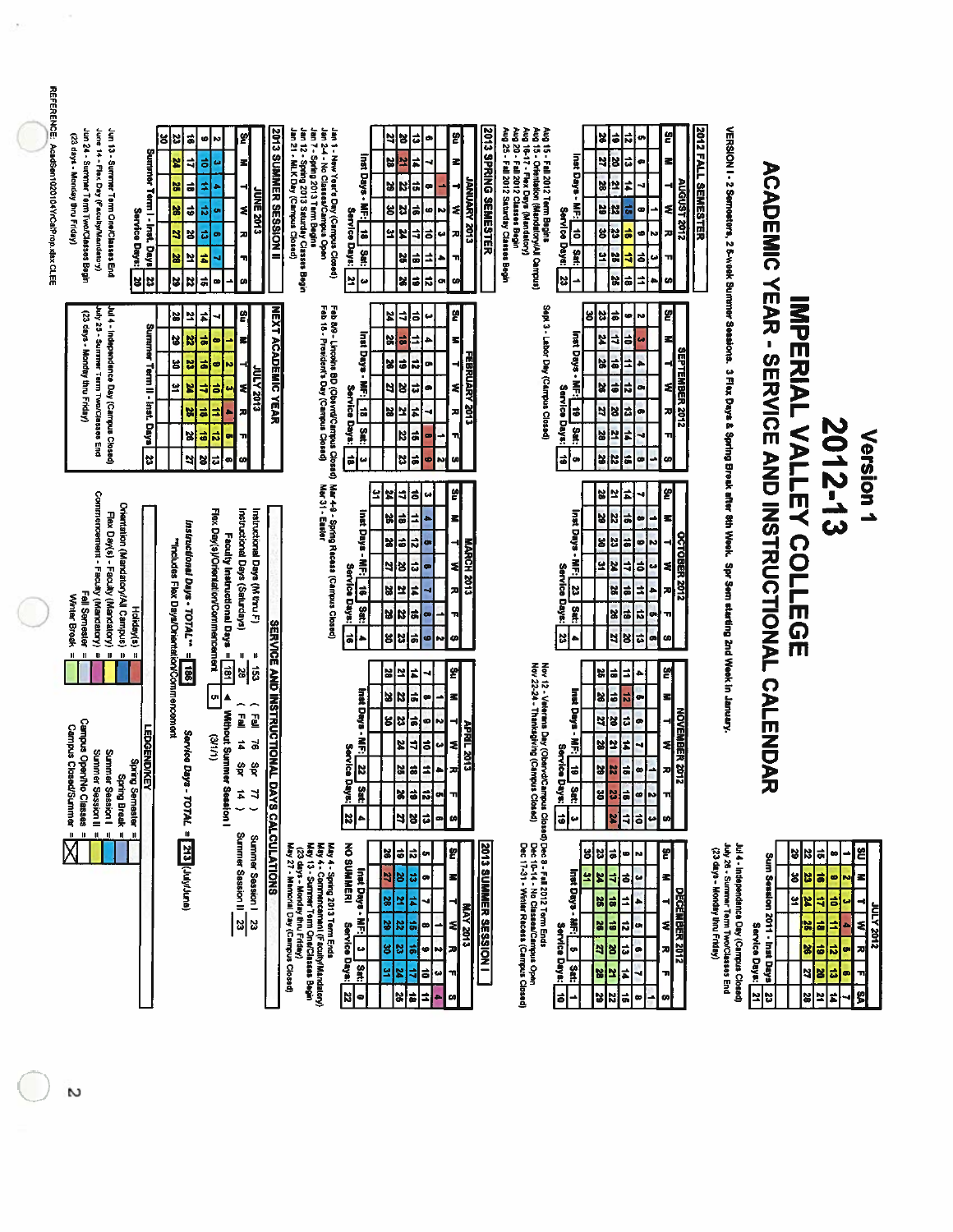| REFERENCE. AcadSen1020104YrCalProp.xlsx CLEE | Jun 25 - Summer Term Two/Classes Begin<br>Jun 14 - Summer Term One/Classes End<br>June 1 - Flex Day (Mandatory/Orline)<br>(19 days - Monday thru Thursday)<br>Service Days:<br>$\overrightarrow{ }$                                         | 24<br>4<br>Summer Term I - Inst. Days<br>ã<br>뇞<br>õ<br>S.<br>2<br>Ŋ<br>Ľ<br>¦<br>t<br>ដ<br>g                                        | <u>ප</u><br>$\vec{p}$<br>68<br>z<br>₫<br>굲<br><b>UNE 2012</b><br>z<br>대<br>z<br>륯<br>m<br>VS.<br>ま                                                                            | Jan 2 - New Yanf's Day (ObsvrdCampus Closed Fab 10/11 - Lincohn 8D (ObsrvdCampus t<br>Jan 2 - New Yanf's Day (ObsvrdCampus<br>Jan 8 - Spiring 2012 Tarm Beusia<br>Jan 14 - Spring 2012 Salurday Classes Begin<br>Jan 16 - MLK Day (Campus<br><b>2012 SUMMER SESSION II</b> | <u>ឌ</u><br>예8<br>$\vec{a}$<br>œ<br>z<br>Inst Days - MF: [16]<br>ま<br>ũ<br>ន<br>۰<br><b><i><u>2102 ANVINNY</u></i></b><br>-<br>z<br>4<br>9<br>ë<br>u<br>┫<br>ä<br>÷<br>2<br>Service Days:<br>ø<br>\$<br>ñ<br>예<br>o,<br>$\frac{1}{2}$<br>ã<br>ŏ<br>비<br>œ<br>π<br>S<br>×<br>넘<br>넓<br>2<br>t.                                                                                                        | 2012 SPRING SEMESTER<br>Aug 18-19 - Flex Days (Mandatory)<br>Aug 22 - Fall 2011 Classes Begin<br>Aug 17 - Fall 2011 Term Begins<br>Aug 17 - Orientation (Mandatory/All Campus)<br>Aug 27 - Fall 2011 Saturday Classes Begin<br>ຌ<br>비지<br>치<br>۰<br>inst Days -<br>긂<br>뢰<br>32<br>œ<br>AUGUST 2011<br>읭<br>る<br>IZ.<br>6<br>÷<br>옆<br>ô<br>r<br>٤<br>Ç.<br>Service<br>8<br>≐<br>38<br>껴<br>łФ<br>Days:<br>Sat:<br><b>seX</b><br>2<br>S<br>$\overline{\mathbf{z}}$<br>ã<br>ø<br>l8 | 2011 FALL SEMESTER                                                                                                  |                                                                                                                                                                                                                 |                                                                                                                                                                                                                               |
|----------------------------------------------|---------------------------------------------------------------------------------------------------------------------------------------------------------------------------------------------------------------------------------------------|--------------------------------------------------------------------------------------------------------------------------------------|-------------------------------------------------------------------------------------------------------------------------------------------------------------------------------|----------------------------------------------------------------------------------------------------------------------------------------------------------------------------------------------------------------------------------------------------------------------------|------------------------------------------------------------------------------------------------------------------------------------------------------------------------------------------------------------------------------------------------------------------------------------------------------------------------------------------------------------------------------------------------------|------------------------------------------------------------------------------------------------------------------------------------------------------------------------------------------------------------------------------------------------------------------------------------------------------------------------------------------------------------------------------------------------------------------------------------------------------------------------------------|---------------------------------------------------------------------------------------------------------------------|-----------------------------------------------------------------------------------------------------------------------------------------------------------------------------------------------------------------|-------------------------------------------------------------------------------------------------------------------------------------------------------------------------------------------------------------------------------|
|                                              | July 26 - Surremer Term Two/Classes End<br>Jul 4 - Independence Day (Campus Closed)<br>(23 days - Monday thru Friday)                                                                                                                       | $\boldsymbol{z}$<br>均<br>Summer Term II - Inst. Days<br>뭖<br>္တ<br>ã<br>잌<br>¥<br>ä<br>馏<br>×<br>ö<br>$\overrightarrow{6}$<br>보<br>얺 | <u>ප</u><br>ã<br>$\bullet$<br>¤<br>z<br>ø<br>=<br>ē<br><b>STOS Y TUT</b><br>z<br>71<br>ᄛ<br>ᆔ<br>g<br>$\sharp$                                                                | <b>NEXT ACADEMIC YEAR</b>                                                                                                                                                                                                                                                  | ဗ္ဓ<br>이의<br>ñ<br>œ<br>Inst Days - MF:<br>E)<br>됙<br>œ<br>₹<br>BI<br>FEBRUARY 2012<br>#<br>X<br>≅<br>ä<br> z <br>≉<br>œ<br>Service<br>$\frac{1}{6}$<br>ä<br>ø<br>23<br>N<br>iskig.<br>Sat:<br> ង<br>ᆌ<br>ã<br>u<br>$\ddot{\bullet}$<br>뗽<br>$\frac{1}{16}$<br>36<br>⋣<br>u<br>٠                                                                                                                      | Sept 5 - Labor Day (Campus Closed)<br>ଅ<br>예<br>$\overline{\bullet}$<br>►<br><b>Inst Days</b><br>36<br>$\overline{6}$<br>Б<br>冡<br>z<br><b>SEPTEMBER 2011</b><br>$\mathbf{S}_i$<br>P<br>$\overline{\mathbf{c}}$<br>릤<br>ä<br>2<br>٤<br>Service Days:<br>보<br>59<br>B<br>히<br>고<br>œ<br><b>Sat:</b><br>g<br>23<br>る<br>ø,<br>N<br>S<br>Ľ<br>z<br>ᅨ<br>히<br>w                                                                                                                        |                                                                                                                     |                                                                                                                                                                                                                 |                                                                                                                                                                                                                               |
|                                              | Commencement - Faculty (Mandatory)<br>Orientation (Mandatory/All Campus)<br>Flex Day(s) - Faculty (Mandatory)<br>Fall Semester<br>Winter Break<br>Hollday(s)<br>n<br>$\pmb{\mathfrak{u}}$<br>$\pmb{u}$<br>$\mathbf{u}$<br>Ħ<br>$\mathbf{u}$ | Instructional Days - TOTAL <sup>m</sup> =<br>"Includes Flex Days/Orientation/Commencement                                            | Flex Day(s)/Orientation/Commencement<br>Instructional Days (Saturdays)<br>Instructional Days (M thru F)<br>Faculty Instructional Days = 180                                   | Closec Mar 5-10 - Spring Recess (Campus Closed)                                                                                                                                                                                                                            | 염<br>25<br> a <br>⇉<br>٠<br>a Sang Daya<br>Ľ,<br>예의<br>로<br>o<br>의<br><b>MARCH 2012</b><br> 8 <br>ᇙ<br>$\frac{2}{3}$<br>≅<br>¥<br>t<br>R<br>Service Days:<br>ᅨ<br>비<br>티<br>12<br>∸<br>지<br>œ<br>Sat:<br>ő<br>ま<br>23<br>۳<br>ø<br>3<br>비<br>쓁<br>$\overline{1}$<br>×<br>œ                                                                                                                           | 옄<br>ã<br>읿<br>ន<br>œ<br>ln<br>z<br>inst Days -<br>2<br>X<br>긗<br>$\overline{\bullet}$<br>ى<br>$\overline{ }$<br>X<br>ä<br><b>CBER</b><br>ź<br>Ī<br>$\ddot{\bullet}$<br>×<br>总<br>œ<br>Service Days:<br>š<br>æ<br>ᅨ<br>ã<br>역<br>디<br>۰<br>Sat:<br>71<br>28<br>Ľ<br>Ŧ,<br>∣¤<br>39<br>န္မ<br>22<br>a,<br>œ<br>$\bullet$                                                                                                                                                            | VERSION 2 - 2 Sem, 2 5-wk 4-Day Sum Sess. 3 Flex Days & Spring Break after 6th Week. Spr Sem starting 2nd Wk in Jan | <b>ACADEMIC YEAR - SERVICE AND INSTRUCTIONAL</b><br><b>IMPERIAL VALLEY COLLEGE</b>                                                                                                                              | 2011-12<br>Version <sub>2</sub>                                                                                                                                                                                               |
|                                              | Carnpus Open/No Classes<br><b>Campus Closed/Surmner</b><br><b>LEDGENDIKEY</b><br>Summer Session II<br>Spring Break =<br>Summer Session f =<br><b>Spring Semester</b>                                                                        | <b>S81</b><br>Service Da<br>$36 - 207AL =$                                                                                           | $\mathbf u$<br>$\mathbf{u}$<br>의중<br>un<br>Ą<br>(Eq <sub>m</sub> )<br>$\overline{E}$<br>Without Summer Session I<br>(1112)<br>ã<br>ă<br>å<br>Şρr<br>$\vec{p}$<br>$\mathbf{z}$ | <b>SERVICE AND INSTRUCTIONAL</b><br>Apr 8 - Easter                                                                                                                                                                                                                         | ¥<br>$\mathbf{z}$<br>٤<br> ã <br>$\bullet$<br>∸∣<br>Inst Days<br>g<br>Z<br>N<br>Ξ<br>'a<br>ဗ<br>¥<br>₹<br>៊<br>مە<br>APRIL 2012<br>₹<br>$\blacksquare$<br>帚<br>38<br>$\overline{\bullet}$<br>킈<br>Service<br>ᆔ<br>is.<br>$\bullet$<br>의<br>히<br><b>Days:</b><br>as<br>11<br>2<br>8<br>に<br>T,<br>œ<br>\$<br>Ľ<br>X<br>비지<br>۰                                                                        | Nov 11/12 - Veterans Day (Campus Closed)<br>Nov 24-28 - Thenksgiving (Campus Closed)<br><u>ឌ</u><br>예<br>ಇ<br>$\bullet$<br>Inst Days -<br>s<br>Ľ<br>넓<br>¥,<br>NOVEMBER 20<br>٩<br>위<br>ā<br>N<br>œ<br>╡<br>瓢<br>$\frac{1}{2}$<br>23<br>均<br>œ<br>N<br>Service Days:<br>부<br>ᆔ<br>히<br><b>A</b><br>M,<br>⊐<br>Sat:<br>5<br>71<br>꼶<br>Б<br>٠<br>ହା<br>$\ddot{\phantom{a}}$<br>5<br><b>B</b><br>$\overline{\mathbf{z}}$<br>œ,<br>N                                                  |                                                                                                                     | <b>CALENDA</b><br>元                                                                                                                                                                                             |                                                                                                                                                                                                                               |
|                                              | $\mathbf u$<br>$\blacksquare$<br>D<br>ш                                                                                                                                                                                                     | 223 (July/June)                                                                                                                      | Summer Session II 19<br>Summer Session!<br>6                                                                                                                                  | DAYS CALCULATIONS<br>May 5 - Spring 2012 Term Ends<br>May 14 - Surmwar Term ChelClasses Bagin<br>Nay 14 - Surmwar Term ChelClasses Bagin<br>(19 days - Monday tim Thursday)<br>May 26 - Memorial Day (Carnput Closed)                                                      | NO SUMMERI<br><b>2012 SUMMER SESSION I</b><br>읙<br>2<br>B<br>ã<br>œ<br>Inst Days - MF: <br>z<br><u>s</u><br>었<br>법<br>N<br>ᄛ<br>⊣<br>œ<br><b>MAY 2012</b><br>ِ<br>اگ<br>ႜ<br>얺<br> ä<br>Service Days:<br>$\bullet$<br>l w<br>$\frac{4}{1}$ sat:<br>æ<br>×<br>엎<br>s,<br>티<br>$\bullet$<br>ЖÃ<br>$\overline{\phantom{a}}$<br>E,<br>×<br>S<br>$\overline{\bullet}$<br>20<br>$\frac{1}{2}$<br>$\bullet$ | Dec 9 - Fall 2011 Term Ends<br>Dec 12-16 - No Classes/Carrpus Open<br>Dec 19-30 - Wirter Recess (Carrpus Closed)<br>ຌ<br>의해<br>⇉<br>Inst Days - MF:   7<br>跳<br>$\ddot{\bullet}$<br>ñ<br>로<br>œ<br>DECEMBER 2011<br>ಧೆ<br>$\mathbf{z}$<br>비<br>ø<br>Ż,<br>≼<br>꾀<br><b>B</b><br>ч<br><b>Service</b><br>ä<br>찌<br>$rac{2}{36}$<br>œ<br>۳<br>Days:<br>Sat:<br>a<br>$\frac{3}{8}$<br>¢<br>N<br>의치<br>엙<br>ᅨ<br>$\frac{1}{2}$<br>$\vec{a}$<br>w<br>÷                                   | Jul 28 - Summer 2011 Term Ends<br>Jul 4 - Independence Day (Campus Closed)                                          | Ľ<br>×<br>ᆌ<br>Sum Session 2011 - Inst Days<br>$\overline{\bullet}$<br>82<br>$\ddot{\bullet}$<br>S,<br>비<br>2<br>Service Days:<br>N<br>2<br>K<br>X<br>X<br>g<br>$\vec{a}$<br>$\vert \mathbf{a} \vert$<br>ដ<br>ដ | ≌<br>õ<br>$\boldsymbol{\omega}$<br>z<br>≐<br>$\begin{array}{c} \mathbf{M} & \mathbf{I} \end{array}$<br>$\vec{a}$<br>o,<br><b>JIOZ ATIO</b><br>$\ddot{\phantom{a}}$<br>ø<br>$\overline{z}$<br>#<br>⊣<br>Х<br>ᄁ<br>58<br>¢<br>N |

ι<br>ω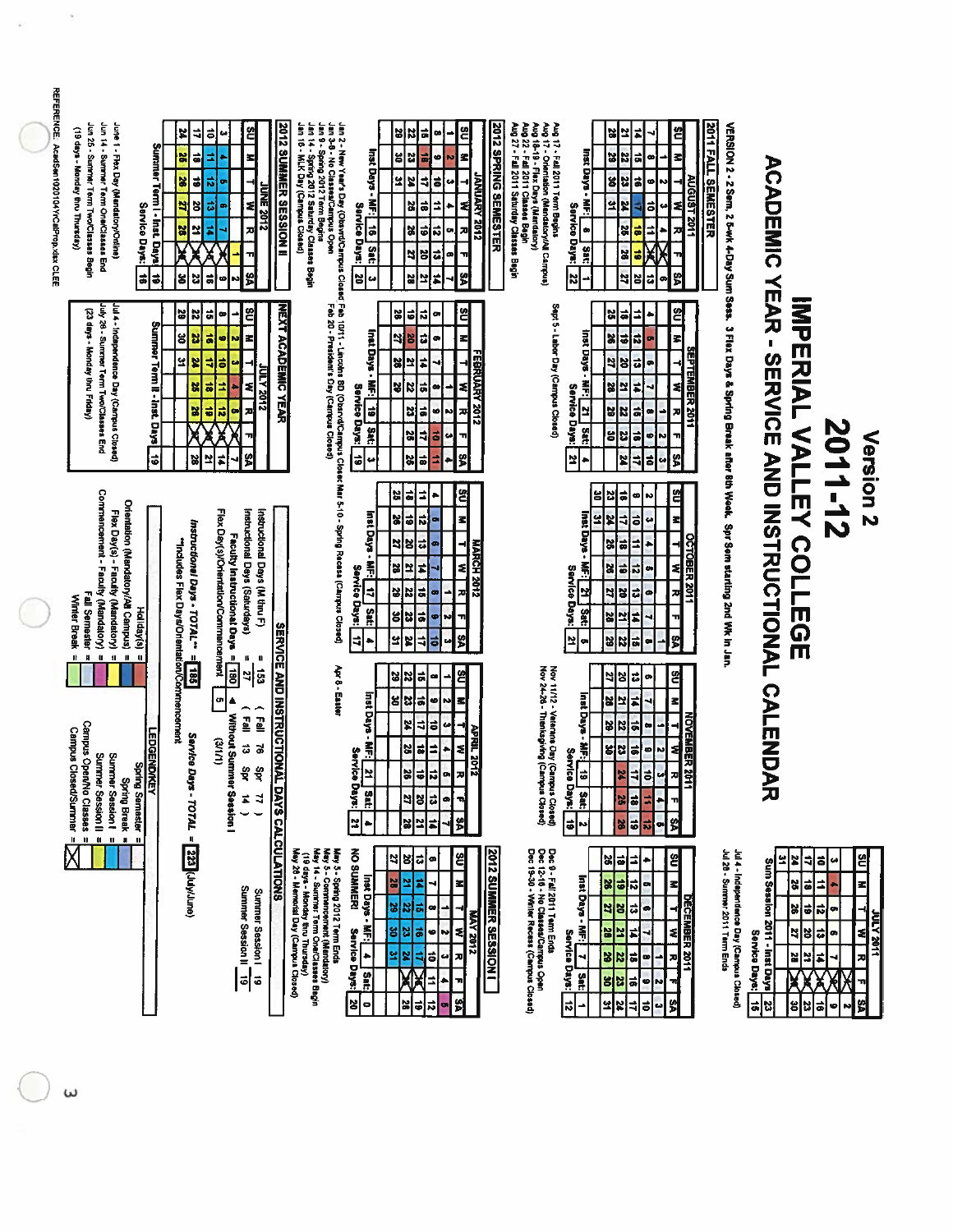| REFERENCE: AcadSen1020104YrCalProp.xlsx.CLEE | Jun 24 - Summer Term Two/Classes Begin<br>Jun 13 - Summer Term One/Classes End<br>Jun 7 - Flex Day (Feculty/Mandatory)<br>(yabays - Monday thru Thursday)                                                         | ៵<br>S<br>i =<br><b>Summer</b><br>×<br>X<br>히<br>Term I - Inst. Days<br>X<br>$\vert \bullet \vert$<br>Service Days:<br>N<br>혀<br>이후<br>¥ | 뛹<br>ø<br>N,<br>ᆌ<br>ㅎ<br>≤∣<br><b>G</b><br>≠<br><b>CLOZ 3NOC</b><br>ಸ<br>1<br>o<br>ಧ<br>괴<br>œ<br>ᆔ<br>$\vec{a}$<br>N<br>ω<br>œ                                                                                | <b>2013 SUMMER SESSION II</b><br>Jan 12 - Spring 2013 Saturday Classes Begin<br>Jan 21 - MLK Dary (Campus Closed) | Jan 1 - New Year's Day (Campus Closed)<br>Jan 2-4 - No Classes/Campus Open<br>Jan 7 - Spring 2013 Term Begine       | Inst Days - MF: 18 Set:<br>Service Days:<br>∾∣≃                                                  | $\frac{m}{m}$<br>5<br>¥<br>디<br>œ<br>2<br>$\overrightarrow{ }$<br>┪┙<br><b><i>ETOS YARKUNAI</i></b><br>×<br>$\ddot{\phantom{a}}$<br>N<br>$\frac{1}{2}$<br>g<br>ã<br>đ<br>æ<br> ن<br>넘<br>r<br>₹<br>ㅎ<br>╗<br>ă<br>F<br>≐<br> X<br>E<br>티<br>co<br>œ, | Aug 20 - Fail 2012 Classes Begin<br>Aug 25 - Fail 2012 Saturday Classes Begin<br>Aug 15 - Fall 2012 Term Begins<br>Aug 15 - Orientation (Mandatory/All Campus)<br>Aug 16-17 - Flax Days (Mandatory)<br>2013 SPRING SEMESTER                                             | 1<br>÷                                                                                        | 옑<br>엄<br>대<br>ጣ<br> ㅎ<br>더<br>계의<br>ø<br>$\frac{2}{38}$<br>회<br>$\frac{3}{2}$<br>œ<br>╡<br>N<br>비성<br>ᆈ<br>ä<br>의ង<br>ō<br>ω<br>₹<br>≐<br> ≓ <br>3S<br>۰<br>CO)                                                          | 2012 FALL SEMESTER<br><b>AUGUST 2012</b>        |                                                                                                                      |                                                              |                                                                                                                                                   |                                                                           |
|----------------------------------------------|-------------------------------------------------------------------------------------------------------------------------------------------------------------------------------------------------------------------|------------------------------------------------------------------------------------------------------------------------------------------|-----------------------------------------------------------------------------------------------------------------------------------------------------------------------------------------------------------------|-------------------------------------------------------------------------------------------------------------------|---------------------------------------------------------------------------------------------------------------------|--------------------------------------------------------------------------------------------------|------------------------------------------------------------------------------------------------------------------------------------------------------------------------------------------------------------------------------------------------------|-------------------------------------------------------------------------------------------------------------------------------------------------------------------------------------------------------------------------------------------------------------------------|-----------------------------------------------------------------------------------------------|---------------------------------------------------------------------------------------------------------------------------------------------------------------------------------------------------------------------------|-------------------------------------------------|----------------------------------------------------------------------------------------------------------------------|--------------------------------------------------------------|---------------------------------------------------------------------------------------------------------------------------------------------------|---------------------------------------------------------------------------|
|                                              | Jul 4 - Independence Day (Carrous Closed)<br>July 25 - Surmmer Term Two/Classes<br>(19 days - Monday thru Thursday)<br>፱                                                                                          | ዼ<br>꾀<br>Summer<br>성<br>N<br>ន<br>뵵<br>Term II -<br>뇌<br>뇌<br>Inst. Days<br> 히<br>네                                                     | 읽<br>ī.<br>⊣<br>ä<br>$\bullet$<br>삐<br>ã<br>ø<br>×<br><b>2102 XJMC</b><br>₹<br>ä<br>€<br>ä<br>3<br>엶<br>Ð<br>æ<br>g<br>ಕ<br>ø<br>G)                                                                             | <b>NEXT ACADEMIC YEAR</b>                                                                                         | Feb 8/9 - Lincolns BD (Obsynd/Campus Closed)<br>Feb 18 - President's Day (Campus Closed)                            | Inst Days - MF: [ 18 ] Sat:<br>Service Days:<br>s<br>w                                           | 쓁<br>×<br>₹<br>l‡<br>⊶∣<br>z <br>ä<br>Ξ<br>X<br>FEBRUARY 2013<br>4<br>X<br>E<br> ನ<br>ᄇ<br>হ∣<br>g<br>∣ಜ<br>۰<br>ᆔ<br>S.<br>ž<br>F<br>N<br>ä<br>ᆔ<br>3<br> ã<br>ω<br><b>N</b>                                                                        | Sept 3 - Labor Day (Campus Closed)                                                                                                                                                                                                                                      | 봉<br>Inst Days<br>Ã<br>Service Days:<br>6<br>Sat:<br>lə <br>œ                                 | 쓉<br>a <br>23<br>N<br>۰<br>FZ<br>4<br>ä<br>u<br>≤<br>11<br><b>a</b><br>9<br>۰<br>X<br>œ<br>¦\$<br>¦ನ<br>0<br>$\boldsymbol{z}$<br>이성<br>괴<br>복지<br>X<br>4<br>пI<br>-<br> z z z<br>ωĮ                                       | <b>SEPTEMBER 2012</b><br>٤I                     |                                                                                                                      |                                                              | 2012-13                                                                                                                                           | Version <sub>2</sub>                                                      |
|                                              | Commercement - Faculty (Mandetory)<br>Orientation (Mandatory/All Campus)<br>Flex Day(s) - Faculty (Mandatory)<br>Fall Semester<br>Winter Break<br>$\mathbf{H}=\mathbf{H}$<br>Ĥ,<br>$\mathbf{u}$<br>$\blacksquare$ | Instructional Days - TOTAL **<br>"Includes Flex Days/Orientation/Commencement<br>Holiday(s)<br>$\mathbf{u}$<br>$\mathbf{H}$              | Flex Day(s)/Orientation/Commencement<br>Instructional Days (Saturdays)<br>Instructional Days (Mitru F)<br>Faculty Instructional Days = 181<br>H                                                                 |                                                                                                                   | Nar 4-9 - Spring Recess (Campus Closed)<br>Nar 31 - Easter                                                          | 보<br>Inst Days -<br>贾<br>Service Days:<br>$\overrightarrow{a}$<br>$\frac{1}{3}$<br>ã             | ဗူ<br>X<br>치유<br>$\boldsymbol{\omega}$<br>X<br>ã<br>₫<br>z<br> 일<br>õ<br>ಸ<br>⊣<br><b>MARCH 2013</b><br>╡<br>비리<br>ã<br>Ľ<br>28<br>ź<br>피<br>R<br>비<br>$\vec{a}$<br>'n<br>œ<br>B<br>$\frac{1}{2}$<br>8<br>co <br>$\sim$                              |                                                                                                                                                                                                                                                                         | Inst Days -<br>Ě<br>Service<br> ะ<br><b>Days:</b><br>å<br> 영                                  | 옑<br>š<br>B<br>하<br>N<br>œ<br>٠<br>3<br>M<br>š<br>40<br>ã<br>23<br>u<br>ã<br>보<br>4<br>٤l<br>z<br>$\ddot{\phantom{0}}$<br>킈<br>ä<br>26<br>ᅍ<br>$\overline{\mathbf{z}}$<br>$\frac{3}{6}$<br>m<br>비치<br><sub>co</sub>       | <b>OCTOBER 2012</b>                             | VERSION 2 - 2 Seri, 2 5-wk 4-Day Sum Sess. 3 Flax Days & Spring Break after 8th Week. Spr Sem starting 2nd Wk in Jan | <b>ACAPEMIC YEAR - SERVICE AND INSTRUCTIONAL</b>             | <b>IMPERIAL VALLEY COLLUGE</b>                                                                                                                    |                                                                           |
|                                              | <b>Campus Open/No Classes</b><br><b>Campus Closed/Summer</b><br>Sunmer Session   =<br>Summer Session II<br><b>Spring Break</b>                                                                                    | 3<br><b>LEDGENDIKEY</b><br>Sarrice Da<br><b>Spring Semester</b>                                                                          | $\pmb{\mathfrak{u}}$<br>日<br><u>لا</u><br>$\begin{bmatrix} 1 \\ 2 \\ 3 \end{bmatrix}$<br>$P = 1$<br><b>Without Surrune</b><br>$(1/1/\mathcal{E})$<br>$\sharp$<br>ă<br>δp<br>ξà<br><b>W Session I</b><br>Ë,<br>N | <b>SERVICE AND INSTRUCTIONAL</b>                                                                                  |                                                                                                                     | Inst Days - MF:<br><b>Service</b><br>$\overline{\mathbf{z}}$<br><b>Days:</b><br>Satt<br> ะ∣<br>٠ | 와<br>75<br>ī<br>읾<br>ã<br> 입  3 <br>œ<br>z<br>$\frac{1}{9}$<br>13<br>œ<br>N<br><b>APRIL 2013</b><br>4<br>2<br>\$<br>됙<br>$\bullet$<br>$\Rightarrow$<br>비<br>Ê<br>계<br>٠<br>õ<br>ñ<br> ¥<br>$\bullet$<br>ᆔ<br>ã<br> ন ষ<br>œ<br>예                     |                                                                                                                                                                                                                                                                         | Insti Days -<br>퉦<br><b>Service</b><br> a <br>Days:<br>Sat:<br>$\overline{\phantom{0}}$<br>e, | 의<br>ã<br> a<br>킈<br>X<br>'s<br>ョ<br>Ы<br>œ<br>4<br> 8 급<br>œ<br>8<br>Ľ<br>$\frac{2}{3}$<br>$\frac{1}{2}$<br>$\overline{\phantom{0}}$<br>$\bullet$<br>w<br>$\frac{3}{8}$<br>Þ<br>۰<br>괴<br>$\frac{1}{2}$<br>لما<br>z<br>ω | NOVEMBER 2017<br>TOVEMBER 2017                  |                                                                                                                      | CALENDA<br>ᅎ                                                 |                                                                                                                                                   |                                                                           |
|                                              | $\mathbf{H}$<br>$\pmb{\mathfrak{u}}$<br>н                                                                                                                                                                         | /s - 707AL = 313 (July/June)<br>$\blacksquare$                                                                                           | Summer Session II 19<br>Summer Seasion I<br>$\vec{5}$                                                                                                                                                           | DAYS CALCULATIONS<br>(19 days - Monday thru Thursday)<br>May 27 - Memorial Day (Campus Closed)                    | May 4 - Spirig 2013 Term Ends<br>May 4 - Commencement (Faculty/Mandatory)<br>May 13 - Summer Term CnetClasses Begin | <b>NO SUMMERI</b><br>Inst Days - MF:<br>Service!<br>t.<br><b>Days:</b><br>Sat:<br>비<br>$\bullet$ | IJ<br>প্ৰ<br>예의<br>œ<br>圖<br>ದೆ<br>3<br>œ<br>로<br>28<br><b>ELOZ AVIN</b><br>青<br>$\frac{2}{3}$<br>œ<br>치<br>6<br>a)<br>영 <mark>영</mark><br>N<br>져<br>ã<br><b>س</b><br>ᅰ<br>⋣<br> ∍<br>읾<br>å.<br>œ                                                   | Nov 12 - Veterans Day (Obstrod/Campus Closad) Dec 8 - Fall 2012 Term Ends<br>Nov 22-24 - Thankagiving (Campus Closad)<br>Dec 17-31 - Thankagiving (Campus Closad)<br>Dec 17-31 - Winiter Record (Dec 17-31 - Winiter Recoss (Campus Clo<br><b>2013 SUMMER SESSION I</b> | is<br>Inat Days - MF:<br>31<br><b>Service Days:</b><br>$\bullet$<br>$\frac{1}{2}$<br>t<br>د   | 쎩<br>얺<br>히<br>ಅ∣∾∣<br>X<br>4<br>15<br>u<br>로<br>28<br>51<br>E<br>$\rightarrow$<br>6<br>56<br>$\overline{\mathbf{r}}$<br>≉<br>œ<br>비<br>ᆔ<br>B<br>$\vec{u}$<br>ø,<br>¥<br>28<br>F<br>ᆔ<br>N<br>B<br>ã<br>Ø<br> œ          | (23 days - Monday thru Friday)<br>DECEMBER 2012 | Jul 4 - Independence Day (Cempus Closed)<br>July 26 - Summer Term Two/Classes End                                    | Sum Seasion 2011 - Inst Days<br>g<br>Service Days:<br>N<br>ដ | ã<br>$\frac{2}{3}$<br>œ<br>ä<br>법<br>ø<br>의보<br>¢<br>õ<br>ž<br>ä<br>3<br>ñ<br>$\overrightarrow{a}$<br>예<br>ã<br> 뇌 <mark>종</mark><br>31<br>æ<br>t | 옘<br>터<br>Œ<br><b>SPOS YJULL</b><br>≼<br>ø<br>ø<br>'n<br>$\bullet$<br>\$İ |

 $\bigcirc$ 

k)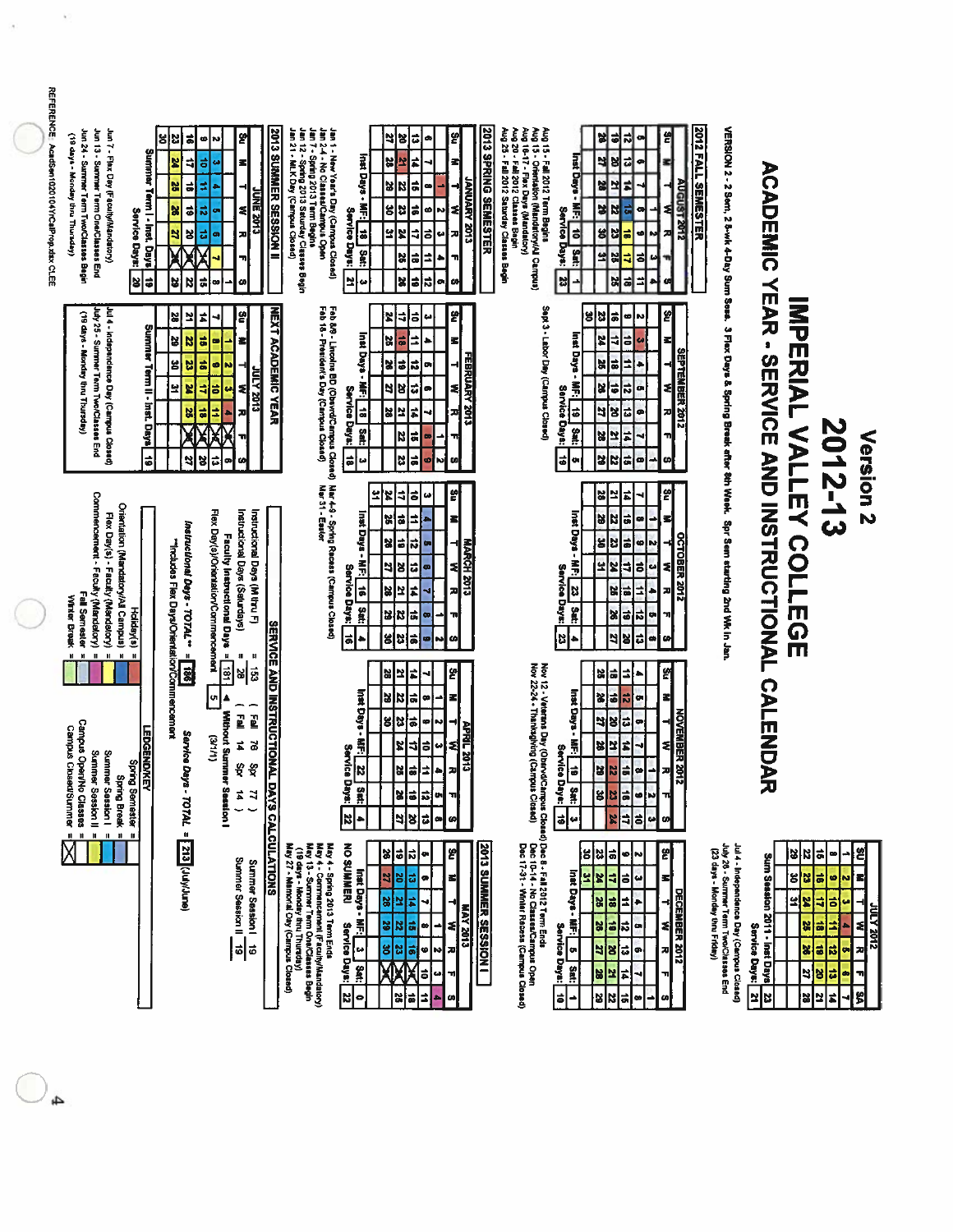| <b>REFERENCE:</b><br>AcadSen1020104YrCalProp.xlsx CLEE | Summer IV (4 Wks) - Jun 18 Term Begins<br>Summer III (6 Wks) - Jun 18 Term Begins<br>Surrener I (4 Wks) - Jun 15 Terms Ends<br>Jun 1 - No Classes/Flex Day (Mandatory)<br>Service Days:<br>$\overline{12}$ | Four Sum Terms w/Fridays<br>an 14 - Spring 2012 Seturday Classes Begin<br>an 16 - MLK Day (Campus Closed)<br>٤<br>ř<br>₹<br>ㅎ<br>۳<br>z<br><b>2102 SNNP</b><br>\$<br>ষ্<br>人名<br>٩<br>계<br>고<br>g<br>g<br>ដូ<br>۰þ<br> a<br>N                                                                                                                                                                                                                                            | <b>2012 SPRING SEMESTER</b><br>Jan 2 - New Year's Day (ObsvrdCampus<br>Jan 3-5 - No Classes/Campus Open<br>Jan 3 - Sping 2012 Term Begins<br>ë<br>비<br>$\vec{a}$<br>N<br>œ<br>z<br>Inst Days - MF: <br>Ľ<br>ä,<br>g<br>ø<br>$\overline{a}$<br>보<br>z<br>╕<br>ē<br><b><i>THOSPY 2012</i></b><br>z<br>ã<br>た<br>ä<br>Service Days:<br>$\frac{31}{2}$<br>æ<br>s<br>$\frac{1}{2}$<br>X<br>œ۱<br>Satt<br>$\vec{u}$<br>뎨<br>g<br>$\blacksquare$<br>ø<br>Ľ<br>ç,<br>23<br>비<br>¥<br>u | 2011 FALL SEMESTER<br>Aug 22 - Fall 2011 Cinness Begin<br>Aug 27 - Fall 2011 Saturday Classes Begin<br>Aug 17 - Fall 2011 Term Begins<br>Aug 17 - Orientation (Mandatory/All Campus)<br>Aug 18-19 - Flex Days (Mandatory)<br>씝<br>엶<br>×<br>F<br>s<br>Inst Days - MF:<br>N<br>ä<br>29<br>23<br>뉭<br>$\vec{a}$<br>NGUST 2011<br>∞<br>٤<br>엌<br>¥<br>ㅎ<br>₹<br>Service Days:<br>52<br>00<br>Ħ<br>7)<br>ë<br>Sat:<br>58<br>$\ddot{\phantom{a}}$<br>$rac{2}{32}$<br>ଞ୍ଜା<br>12<br>$\overline{\mathbf{u}}$<br>÷ | VERSION 3 - 2 Sem, Blended Sum 4-6-8 Wk Tems - With Fridays. 3 Flex Days & Spr Bdk after 8th Wk. Spr Sem begins 2nd Wk in Jan                                                                                                                                                                                                                                                                          |
|--------------------------------------------------------|------------------------------------------------------------------------------------------------------------------------------------------------------------------------------------------------------------|--------------------------------------------------------------------------------------------------------------------------------------------------------------------------------------------------------------------------------------------------------------------------------------------------------------------------------------------------------------------------------------------------------------------------------------------------------------------------|--------------------------------------------------------------------------------------------------------------------------------------------------------------------------------------------------------------------------------------------------------------------------------------------------------------------------------------------------------------------------------------------------------------------------------------------------------------------------------|------------------------------------------------------------------------------------------------------------------------------------------------------------------------------------------------------------------------------------------------------------------------------------------------------------------------------------------------------------------------------------------------------------------------------------------------------------------------------------------------------------|--------------------------------------------------------------------------------------------------------------------------------------------------------------------------------------------------------------------------------------------------------------------------------------------------------------------------------------------------------------------------------------------------------|
|                                                        | Summer III (6 VVks) - Jul 27 Term Ends<br>Summer IV (4 V/ks) - Ju1 13 Term Ends<br>Summer II (8 VWs) - Jul 13 Term Ends<br>Jul 4 - Independence Day (Carrpus Closed)                                       | Four Sum Terms wiFridays<br>٤<br>39<br>Z<br>$ \vec{r} $<br>ه<br>$\bullet$<br>g<br>美人类<br>£<br>의<br><u> 2102 A JINE</u><br>Z<br>X<br>고<br>#<br>ያ<br>¥<br>빏                                                                                                                                                                                                                                                                                                                | Closed Feb 10/11 - Lincolns BD (Chsrvd/Campus d)<br>Feb 20 - President's Day (Campus Closed)<br>읩<br>인<br>이하<br>œ<br>inst Days -<br>ä<br>4<br>B<br>Ŧ.<br>Ō)<br>FEBRUARY 2012<br>#<br>PS.<br>보<br>$\frac{2}{3}$<br>$\ddot{\phantom{a}}$<br>ź<br>이없<br><b>Service</b><br>œ<br><b>ö</b><br>ā<br>비<br>G<br>괴<br>N<br>Days:<br>Sat:<br>4<br>38<br>ã<br>u<br>π<br>뛹<br>$\bullet$<br>비<br>비<br>$\omega$<br>$\overline{1}$<br>f                                                        | Sept 5 - Labor Day (Campus Closed)<br>ඵ<br>$\ddot{\bullet}$<br>$\ddot{ }$<br>비<br><b>Inst Days</b><br>#<br>$\overline{5}$<br>z<br>님<br>Ë<br>ದ<br>ă<br>트레리<br>$\bullet$<br>Ī<br>z<br>보<br>ź<br>ઢ<br>Service Days:<br>Ľ<br>$\frac{25}{25}$<br>$\vec{ }$<br>2011<br><b>J</b><br>œ<br>Sat:<br> 3 <br>51<br>٦ļ<br>ø<br>ဗျ<br>부<br>보<br>12<br>٠                                                                                                                                                                  | Version <sub>3</sub>                                                                                                                                                                                                                                                                                                                                                                                   |
|                                                        | Commencement - Faculty (Mandatory)<br>Orientation (Mandatory/All Carnpus)<br>Flex Day(s) - Faculty (Mandatory)<br>Fall Semester<br>Holiday(s)                                                              | Flex Day(s)/Orientation/Commencement<br>Instructional Days (Saturdays)<br>Instructional Days (M thru F)<br>Instructional Days - TOTAL <sup>**</sup><br>Faculty Instructional Days = 180<br>"Indudes Flex Days/Orientation/Commencement                                                                                                                                                                                                                                   | Closec Mar 5-10 - Spring Recess (Campus Closed)<br>옘<br> 유  정 <br>⋣<br>÷<br>inst Days<br>$\overline{\mathbf{5}}$<br>56<br> #<br>o<br>뢰<br>ã<br>2<br> ੪<br><b>MARCH 2012</b><br>ø<br>z<br>ħ<br>$\frac{2}{38}$<br>≋<br>Service Days:<br>ᅨ<br><b>a</b><br>$\frac{2}{3}$<br>찌<br>œ<br>sa:<br>35<br>اڭ<br>ø<br>N<br>n<br>\$<br>억<br>đ<br>P<br>ᆌ<br>데<br>u                                                                                                                           | 임<br>ā<br>8<br>13<br>G<br>N<br>Inst Days - MF:<br>s<br>뙤<br>$\overline{a}$<br> X<br>u<br>s<br><b>DCTOBER 2011</b><br>⋣<br>۳<br>급<br>×<br>ź<br>ã<br>$\vec{a}$<br>예<br>Service<br>۰<br>$\overline{\mathbf{z}}$<br>$\overline{\mathbf{a}}$<br>ls <br>찌<br>3<br>œ<br><b>Days:</b><br>Sat<br>i,<br>비의<br>ᆏ<br>s.<br>ä<br>의<br>$rac{28}{28}$<br>œ<br>œ                                                                                                                                                           | <b>ACADEMIC XEXA - SEANICE AND INSTRUCTIONAL</b><br><b>IMPERIAL VALLEY COLLECT</b><br>2011-12                                                                                                                                                                                                                                                                                                          |
|                                                        | $\mathbf{u}$<br>$\mathbf{u}$ $\mathbf{v}$ $\mathbf{u}$<br>х<br><b>Campus OpenNo Classes</b><br><b>LEDGENDIKEY</b><br>Spring Semester<br>Winter Break<br>Spring Break =                                     | <b>SERVICE AND INSTRUCTIONAL</b><br>$\pmb{\mu}$<br>$= 153$<br>$\mathbf u$<br>381<br>의<br>o,<br>$\begin{pmatrix} 1 & 1 \\ 1 & 1 \end{pmatrix}$<br><b>Without Summe</b><br>ē<br>Service Daj<br>(1/1/2)<br>ã<br>ä<br>इँ<br>ई<br><b>IF Sessions</b><br>#<br>$\frac{11}{2}$                                                                                                                                                                                                   | Apr 8 - Easter<br>옘<br>$\ddot{\phantom{0}}$<br>있었<br>$\bullet$<br>Inst Days<br>영업<br>(â)<br>¢<br>×<br>N<br>ã<br>r<br>킈<br>u<br><b>APRIL 2012</b><br> z <br>₿<br>$\frac{2}{3}$<br>٠<br>3<br>Service<br>$\frac{1}{26}$<br>21<br>메<br>ᄳ<br><b>Days:</b><br><b>Sat:</b><br>ö<br>$\frac{25}{27}$<br>ø<br>ᆔ<br>\$<br>#<br>Ľ<br>지역<br> ≁                                                                                                                                              | Nov 11172 - Veterans Dey (Cempus Closed)<br>Nov 24-26 - Thanksgiving (Campus Closed)<br>엳<br>ã<br>13<br>9<br>$\bullet$<br>Inst Days -<br>F<br>뢰<br>N<br>R<br>NOVEMBER 201<br>ä<br>۳<br>62<br>2<br>œ<br>图<br>51<br>≼<br>š<br> 업<br>¢<br>N<br>Service<br>i.<br>ᅨ<br>껇<br>져<br>예<br><b>Baya:</b><br>Satt<br>s)<br>급<br>٠<br>ᆔ<br>s<br>S<br>61<br>$\overline{\bullet}$<br>$\vec{v}$<br>o<br>놊<br>N                                                                                                             | <b>CALENDA</b><br>ヵ                                                                                                                                                                                                                                                                                                                                                                                    |
|                                                        | $\mathbf{H}$<br>$\mathbf{u}$<br>$\mathbf{u}$<br>Summer 11 - 6 Wits <b>XX</b><br>Summer IV - 4 Wits <b>XX</b><br>Summer II - 8 Wks<br>Summer I - 4 WK<br>WITH FRIDAYS<br>$\frac{4}{3}$                      | Total Days Available ALL Summer Sessions:<br><b>PS - TOTAL = 330</b> UNVJune)<br>DAYS CALCULATIONS<br>May 5 - Spring 2012 Term Enda<br>May 5 - Spring 2012 Term Enda<br>Sunre I (4 Was) - May 21 Term Begins<br>Sunrer I (4 Was) - May 21 Term Begins<br>Sunrer I (8 Was) - May 21 Term Begins<br>May 28 - Memorial Day (Campus Closed)<br>Summer IV - 4 Wks<br>Summer III - 6 Wks<br>Summer 11 - 8 Wks<br>Summer I - 4 Wk<br>$\frac{1}{8}$<br>$\overline{41}$<br>ᅨ<br>히 | Four Sum Terms wiFridays<br>옘<br>3<br>12<br>급<br>۹<br>Inst Days - MF:<br>28<br>치티<br>z<br>4<br>ź.<br>]≑<br>N<br>œ<br><b>MAY 2012</b><br>ধेश्व≡<br>r,<br>₹<br>Service Days:<br>Ø<br>u<br>ã,<br>킈<br>지<br>åt:<br>ষ<br>ā<br>۰<br>¦৯<br>\$<br>as<br>S<br>đ<br>¦ನ<br>œ<br>$\bullet$                                                                                                                                                                                                 | Dec 9 - Fall 2011 Term Ends<br>Dec 12-16 - No Classes/Carrous Open<br>Dec 19-30 - Winter Recess (Carrous Closed)<br>쓍<br>≐<br>S.<br> ä<br>٠<br><b>Inst Days</b> -<br>$\vec{u}$<br>$\overline{\bullet}$<br>8<br>z <br>œ<br>DECEMBER 2011<br>의<br>대<br>18<br>$\bullet$<br>≼<br>Ě<br>55<br>F<br>$\mathbf{z}$<br>Service Days:<br>4<br>$\vec{a}$<br>지<br> z z <br>œ<br>پ<br>$\frac{9}{2}$<br>3<br>23<br>$\vec{a}$<br>ø<br>ᆔ<br>N<br>ଞ୍ଚ<br>쎀<br>비<br>ã<br>킈<br>Z<br>6                                          | Jul 28 - Summer 2011 Term Ends<br>Jul 4 - Independence Day (Campus Closed)<br>ຌ<br>었<br>¥<br>$\ddot{ }$<br>$\vec{a}$<br>ω<br>Sum Session 2011 - Inst Days<br>z<br>ã<br>2<br>E,<br>6<br>ನ<br> 8 <br>œ<br><u> 1102 XJN</u><br>≼<br>ă<br>$\overline{\mathbf{a}}$<br>데<br>Service Days:<br>$\bullet$<br>ø<br>Ľ<br>F<br>28<br>Ă<br>$\blacksquare$<br>vs I<br>$\overline{23}$<br> #<br>ã<br>ű<br>g<br>N<br>۰ |

ີບາ

O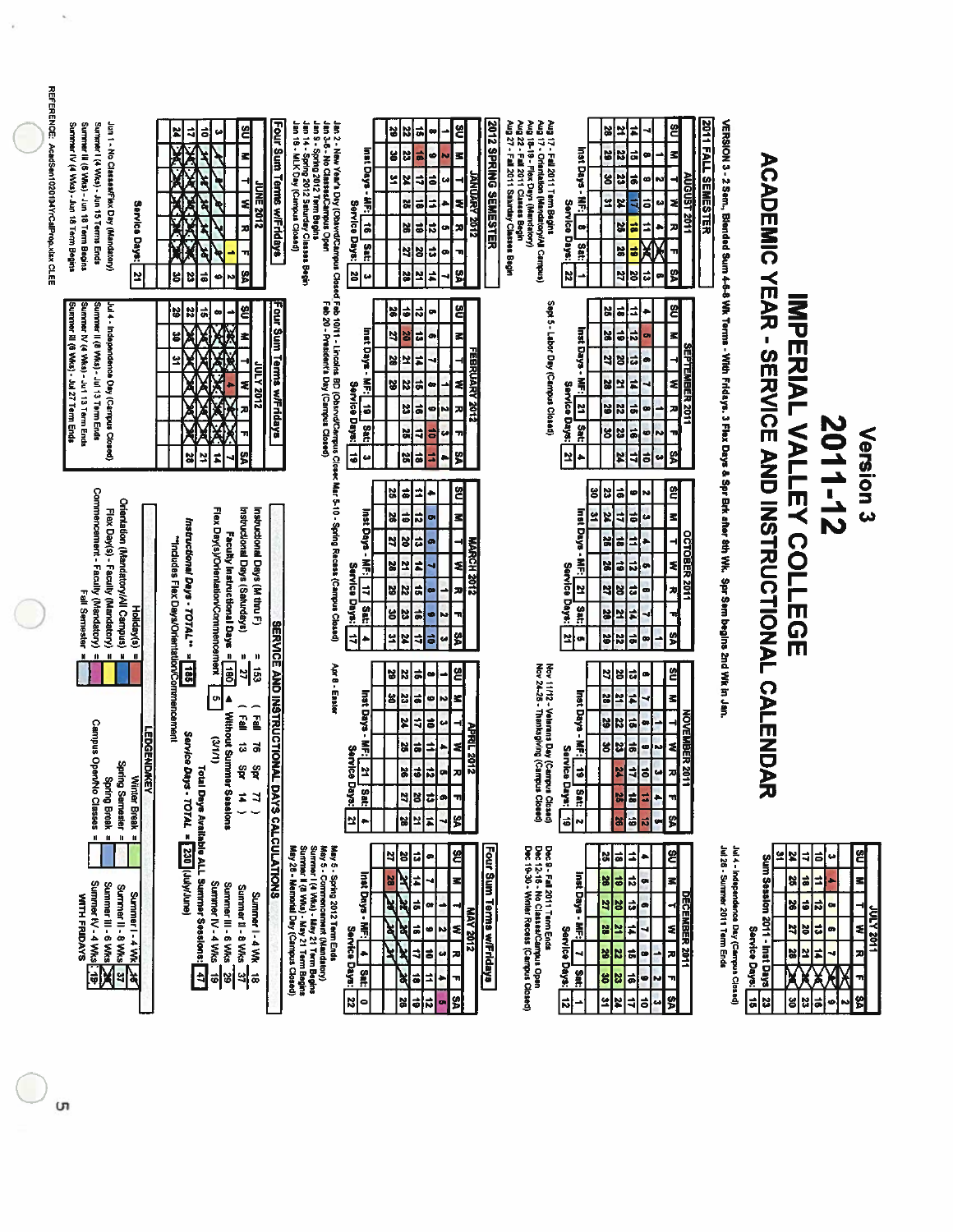| Summer III (6 V/ks) - Jun 17 Term Begins<br>Summer   (4 Wks) - Jun 14 Terms Ends<br>Summer N' (4 WKs) - Jun 17 Term Begins<br>Jun 7 - No Classes/Flex Day (Mandalory)<br>Service Days:<br>$\mathbf{z}$          | 의<br>$\overrightarrow{a}$<br>비성<br>ø<br>Ņ<br><b>XCX</b><br>श्र<br>죄<br>4<br><b>UNE 2013</b><br>ź<br>ř<br>Ø<br>z<br>द्र<br>২<br>ᆔ<br>Ŋ<br>피<br>¥<br>œ<br>Ø                                                                                                     | Four Sum Terms wiFridays<br>Jan 12 - Spring 2013 Saturday Classes Begin<br>Jan 21 - MLK Day (Campus Closed)<br>Jan 1 - New Year's Day (Cempus Closed)<br>Jan 2-4 - No Classes/Campus Open<br>Jan 7 - Spring 2013 Term Begins<br>Service Days:                   | 2013 SPRING SEMESTER<br>ဗ္<br>녧<br>S,<br>$\vec{u}$<br>œ<br>Inst Days - MF:   18<br>#<br>Ņ<br>a,<br>로<br><b>LING YARA 2013</b><br>ĸ<br>형<br>ã<br>œ<br>M<br>읭<br>ű<br>ä,<br>치<br>ø<br>  دە<br>X<br>4<br>지<br>보<br>s'<br>S<br>3<br>X<br>ä<br>⇉<br>۰<br>πI<br><b>R</b><br>u<br> = <br>o,<br>ᄓ<br>E<br>Ø | <b>2012 FALL SEMESTER</b><br>Aug 25 - Fell 2012 Saturday Classes Begin<br>Aug 20 - Fall 2012 Classes Begin<br>Aug 15 - Fall 2012 Term Begins<br>Aug 15 - Orientation (Mandatory/All Campus)<br>Aug 16-17 - Flex Days (Mandatory)<br>Ë<br>3<br>¦≂<br> a<br>o,<br>Inst Days - MF: <br>ದ<br>5<br>ø<br>B<br>Z<br>AUGUST 2012<br>38<br>≠<br>⊣<br>Z<br>ଽ<br>ಕ<br>œ<br>Service Days:<br>ĸ<br>$10$ 3st:<br>æ<br>g<br>ø<br>23<br>히<br>뇌<br>ã<br>圖<br>ᆌ<br>w<br>ى<br>23<br>$\frac{1}{\alpha}$<br>≐<br>36<br>Ø<br>۰ |                                                                                                                              |                                                                                                                                                                                                                                                                                 |
|-----------------------------------------------------------------------------------------------------------------------------------------------------------------------------------------------------------------|---------------------------------------------------------------------------------------------------------------------------------------------------------------------------------------------------------------------------------------------------------------|-----------------------------------------------------------------------------------------------------------------------------------------------------------------------------------------------------------------------------------------------------------------|-----------------------------------------------------------------------------------------------------------------------------------------------------------------------------------------------------------------------------------------------------------------------------------------------------|----------------------------------------------------------------------------------------------------------------------------------------------------------------------------------------------------------------------------------------------------------------------------------------------------------------------------------------------------------------------------------------------------------------------------------------------------------------------------------------------------------|------------------------------------------------------------------------------------------------------------------------------|---------------------------------------------------------------------------------------------------------------------------------------------------------------------------------------------------------------------------------------------------------------------------------|
| Summer III (6 Wks) - Jul 26 Term Ends<br>Summer IV (4 Wks) - Jul 13 Term Ende<br>Summer # (8 Wks) - Jul 12 Term Ends<br>Jul 4 - Independence Day (Campus Closed)                                                | g<br>4<br>치<br>に<br>Ż<br>성<br>ន<br>д<br><b>EHOZ ATNI</b><br>XOXOX<br>≼<br>z<br>π<br>ä<br>5<br>영<br>œ<br>œ                                                                                                                                                     | Fab 8/9 - Lincolns BD (Obsynt/Campus Closed)<br>Fab 18 - President's Day (Campus Closed)<br>Four Sum Terms wiFridays<br>Service Days:                                                                                                                           | 의<br>₹<br>ô<br>×<br>ده<br>Inst Days - MF:<br>z<br>õ<br>32<br>죄<br>FEBRUARY 2013<br>ä<br>ನ<br>X<br>o<br>비지<br>ã<br>1<br>œ<br>E<br>역<br>z<br>E<br>겨<br>Sat:<br>ã<br>¦¤<br>÷<br>œ<br>13<br>ä<br>비<br>$\ddot{\phantom{0}}$<br>M<br>ဖ<br>ø                                                               | Sept 3 - Labor Day (Campus Closed)<br>쓁<br>Z<br>ы<br>ま<br>۴<br>M<br>Inst Days -<br>đ<br>Z<br>ø<br>킈<br>로<br><b>SEPTEMBER 2012</b><br>X<br>₫<br>è<br>L,<br>ಹ<br>Į.<br>X<br><b>E</b><br>ź<br>÷<br>œ<br>Service Days:<br>ö<br>œ<br>5<br>급<br>æ<br>13<br>Sat:<br>B<br>Ħ,<br>B<br>4<br>71<br>$\ddot{\bullet}$<br>$\overline{\bullet}$<br>¥<br>œ<br>N<br>Ø<br>o                                                                                                                                                | VERSION 3 - 2 Sem, Blended Sum 4-8 WK Terms - With Fridays. 3 Flex Days & Spr Erk after 8th Wk. Spr Sem begins 2nd Wk In Jan | <b>ACADEMIC XEAR - SEANCE AND INSTRUCTIONAL</b><br><b>IMPERIAL VALLER COLLEGE</b><br>2012-13<br>Version <sub>3</sub>                                                                                                                                                            |
| Commencement - Faculty (Mandatory)<br>Orientation (Mandatory/All Campus)<br>Flex Day(s) - Faculty (Mardatory)<br>Fall Semester<br>Holiday(s)<br>$\mathbf{u}$<br>H<br>$\mathbf u$<br>$\mathbf H$<br>$\mathbf{u}$ | Flex Day(s)/Orientation/Commencement<br>Instructional Days (Saturdays)<br>Instructional Days (M thru F)<br>Instructional Days - TOTAL <sup>-1</sup><br>Faculty Instructional Days =<br>"Includes Flax Days/Orientation/Commencement<br>$\mathbf{u}$<br>U<br>H | Mar 4-9 - Spring Recess (Campus Closed)<br>Mar 31 - Easter<br>Service Days:<br>ä                                                                                                                                                                                | 뙵<br>₹<br>ō<br>یو<br>X<br>ω<br>Inst Days<br>ã<br>⋣<br>비<br>로<br>ö<br>ನ<br>예<br><b>MARCH 2013</b><br>$\frac{2}{3}$<br>ã<br>ls<br>최<br>4<br>¦≂<br>#<br>보<br>28<br>겨<br>å<br>ä<br>$\frac{1}{28}$<br>$\bullet$<br>m<br>$\frac{1}{9}$<br>s s <br>k.<br>œ<br>$\bullet$                                    | 뙭<br>ã<br>E<br>보<br>4<br>inst Days -<br> a<br>B<br>z<br>ĸ<br>œ<br><b>OCTOBER 2012</b><br>g<br>ä<br>집<br>۹<br>ø<br>N<br>Ã<br>뇌<br>ō<br>E<br>ź<br>₹<br>$\bullet$<br>Service Days:<br>E<br>4<br>E<br>X<br>观<br>si<br>K<br>n,<br>여러<br>m<br>τ,<br>ä<br>ű<br>리지<br>œ<br>S<br>٠                                                                                                                                                                                                                                |                                                                                                                              |                                                                                                                                                                                                                                                                                 |
| Campus Open/No Classes<br><b>EDGENDIKEY</b><br>Winter Break<br>Spring Semester<br>Spring Break =                                                                                                                | 5<br>391<br> ឌ<br>$\overline{a}$<br>g,<br>▲<br><b>Without Summer Sess</b><br>$\mathbf{E}$<br>g<br>Service Days - TOTAL =<br>(1/1)<br>$\vec{a}$<br>ತ<br>ਊ<br>इँ<br>$\vec{\textbf{a}}$<br>₹<br>ans.                                                             | <b>SERVICE AND INSTRUCTIONAL DAYS</b><br>Service Days:                                                                                                                                                                                                          | ဖွ<br>예조<br>ħ<br>inst Days<br>ã<br>$\frac{2}{3}$<br>œ<br>Ŧ<br>ä<br>ឌ ឌ<br>ø<br>N)<br>⊣<br>APRIL 2013<br>Ã<br>4<br>ã<br>≉<br>Z<br>$\bullet$<br>ä<br>킈<br>$\overline{\bf s}$<br>겨<br>3<br>H<br><b>Sat:</b><br>E<br> ¥ <br>ñ<br>œ<br>T,<br><mark>리</mark> 리<br> ¤ ∸<br>$\mid$ a $\mid$<br>$\omega$     | Nov 12 - Velerans Day (Obstvd/Campus Cic<br>Nov 22-24 - Thanksgiving (Campus Closed)<br>g<br>R,<br> #<br>E,<br>۰<br>Inst Days - MF:<br>X<br>E<br>œ<br>E<br>ನ<br>NOVEMBER 2012<br>⊣<br>4<br>œ<br>l3<br>¦≂<br>B<br>হ<br>Ľ<br>E<br>4<br>Service Days:<br>$\vec{a}$<br>Ø<br>8<br>비<br>N<br>끠<br>Sat:<br>35<br>ø<br>E<br>N<br>'n<br>하<br>$\vec{0}$<br>×<br>$\overline{\phantom{a}}$<br>6<br>u                                                                                                                 |                                                                                                                              | <b>CALLAND</b>                                                                                                                                                                                                                                                                  |
| $\mathbf{u}$<br>$\mathbf{u}$<br>$\mathbf{u}$<br>Summer IV - 4 Wks<br>Summer III - 6 Wks<br>Summer II - 8 Wks<br>Summer I-4 Wk<br>WITH FRIDAYS<br>$\frac{1}{2}$<br>¥                                             | <b>Total Days Available ALL Summer Sessions:</b><br>213 [UkkJune]<br>Summer IV - 4 Wks<br>Summer III - 6 Wks<br>Summer II - 8 Wks<br>Summer I - 4 WK<br>$\boxed{\frac{1}{2}}$<br>62<br>খ ≇<br>히                                                               | <b>CALCULATIONS</b><br>Summer ( 4 VKa) - May 20 Term Begins<br>Summer II (8 VKa) - May 20 Term Begins<br>May 27 - Memorial Day (Campus Cossed)<br>May 4 - Spring 2012 Term Ends<br>May 4 - Commencement (Mandatory)<br><b>NO SUMMERI</b><br>Service Days:<br>22 | Four Sum Terms w/Fridays<br>ଞ୍ଚା<br>×<br>F)<br>E<br>œ<br>Inst Days - MF:<br>ಧ<br>로<br>R<br>5<br>œ<br>¥,<br>ষ<br><b>E102 AVP</b><br>ä<br>ধ<br>ź<br>œ<br>ā<br>ヵ<br>ধ<br>$\omega$<br>K<br><b>G</b><br>N<br>Sat:<br>₹<br>4<br>ᆔ<br>ō<br>t.<br> ≈ ≓<br>킈<br>$\bullet$<br>co<br>٠                         | s Closed) Dec 3 - Fall 2012 Term Ends<br>1940 — Dec 10-14 - No Classes/Campus Open<br>Dec 17-31 - Winter Recess (Campus Closed)<br>န္<br>$\frac{23}{2}$<br>$\overrightarrow{ }$<br>읭<br>Ņ<br>ဖ၊<br>Inst Days - MF:<br>S.<br>R<br>4<br>$\ddot{\phantom{0}}$<br>15<br>로<br>DECEMBER 2012<br>ã<br>님<br>ᅼ<br>٠<br>38<br>ë<br>œ<br>٤<br>Service Days:<br>9<br>뎨<br><b>P</b><br>o<br>$\vec{u}$<br>ᅍ<br>å<br>Ľ<br>¥<br>4<br>E,<br>'n<br>  2<br> a<br>22<br> =<br>œ<br>÷<br>œ                                    | July 26 - Surmmer Term TworClasses End<br>Jul 4 - Independence Day (Campus Closed)<br>(23 days - Monday thru Friday)         | <u>ឌ</u><br>여성<br>ã<br>œ<br>Sum Session 2011 - Inst Days<br>×<br>ã<br>le <br>œ.<br>Ы<br>N<br>잌<br>₫<br>ă,<br>X<br>ø<br>210Z A701<br>₹<br>$\frac{2}{36}$<br>ä<br><b>Service Days:</b><br>73<br>$\bullet$<br>혜<br>$\vec{v}$<br>œ<br>w,<br> 8<br>ã<br>비<br>¥<br>S<br>의 2<br>#<br>S |

**STOS YJUR** 

# KETERENGY Candidan 10201047/04/Prop.xtkx.Crim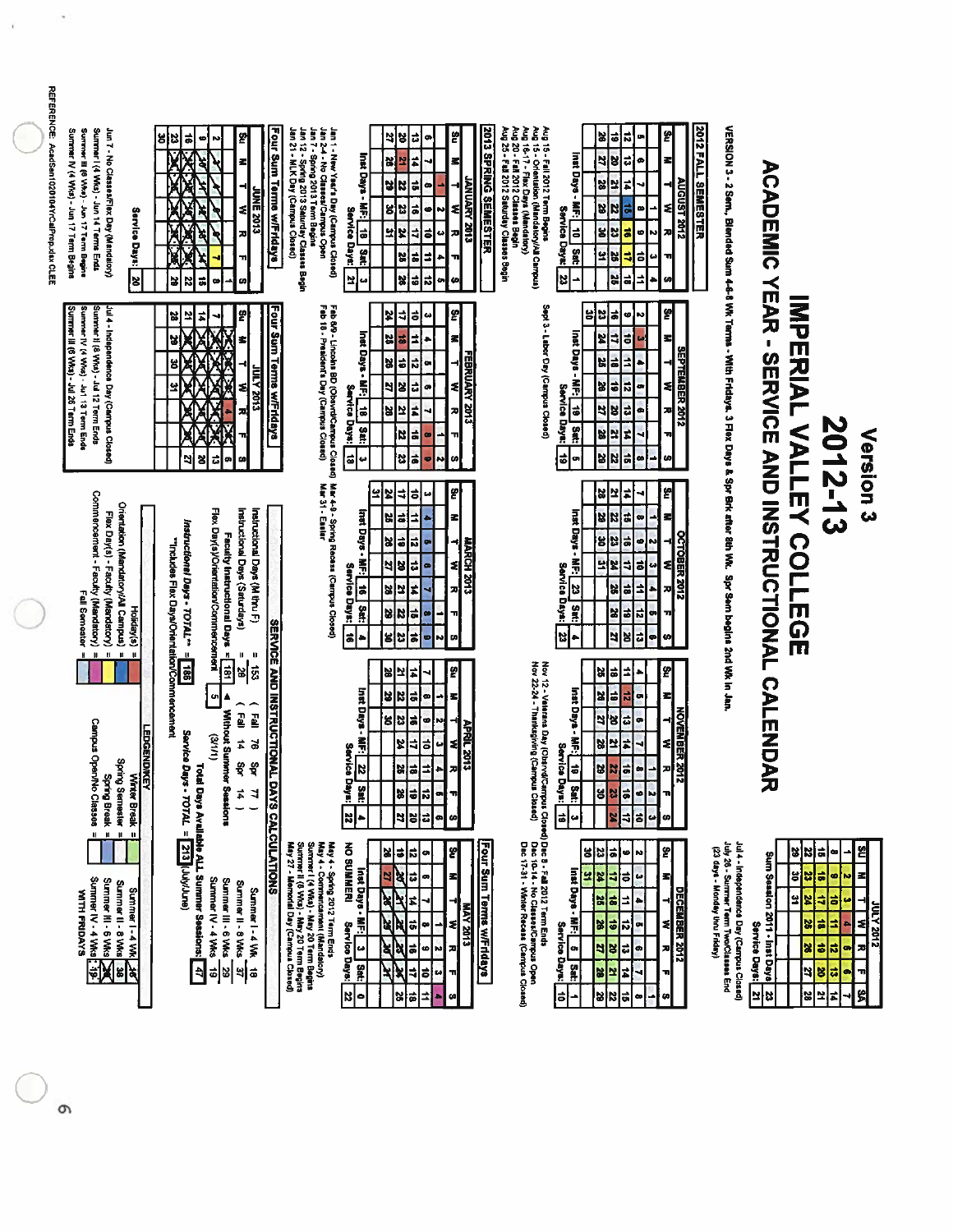| <b>KENGE: AcadSaut020104XrCalProp.Xisx.CLEE</b><br>Summer III (6 Wks) - Jun 18 Term Begins<br>Summer I (4 Wks) - Jun 15 Terms Ends<br>Jun 1 - No Classes/Flex Day (Mandatory)<br>Summer IV (4 Wks) - Jun 18 Term Begins<br>$rac{6}{16}$<br>¥<br>$\ddot{\bullet}$<br>₹<br>ч<br>z<br>ž<br>R<br>Á<br><b>DRVE</b><br>Z<br>ম<br>Service Days:<br>2102<br>ø<br>71<br>S<br>g<br>ă<br>$\ddot{=}$<br>Z<br>ω,                           | Four Sum Terms wiout Fridays<br>Jan 2 - New Year's Day (Obswrd⁄Campus<br>Jan 3-8 - No Classes/Campus Open<br>Jan 9 - Spring 2012 Term Begins<br>Jan 14 - Spring 2012 Saturday Classes Begin<br>Jan 16 - MLK Day (Campus Closed)<br>Inst Days - MF: 16   Sat:<br>Service Days:<br>30<br>u      | <b>2012 SPRING SEMESTER</b><br>읩<br>ᅝ<br>ង<br>E<br>œ<br>g<br>ű<br>з<br>ㅎ<br>۰<br>N<br><b><i>STOS YRANDI</i></b><br>٩<br>E<br>ä<br>₹<br>ω<br>÷,<br>50<br>ä<br>٠<br>z<br>¦≈<br>91<br>X<br>$\vec{\bullet}$<br>æ<br>ã<br>더<br>õ<br>ø<br>28<br>5<br>l≠<br>보<br>N             | <b>2011 FALL SUNESTER</b><br>Aug 18-19 - Flax Days (Mandalory)<br>Aug 22 - Fall 2011 Classes Begin<br>Aug 27 - Fall 2011 Saturday Classes Begin<br>Aug 17 - Fail 2011 Term Begins<br>Aug 17 - Orientation (Mandatory/All Campus)<br>예설<br>≝<br>⋣<br>Inst Days - MF:<br>ã<br>비<br>I۳<br>œ<br>$s_{\mid}$<br>ã<br><b>UGUST 2011</b><br>G<br>뇌보<br>ź<br>₫<br>$\vec{ }$<br>Service Days:<br>z<br>$\overline{1}$<br>25<br>ã<br>Sat:<br>36<br>히<br>S<br>$\overline{\mathbf{z}}$<br>E<br>õ<br><b>S</b><br>œ |                                                                                                                                                                                            |                                                                                                                                                                                                       |
|-------------------------------------------------------------------------------------------------------------------------------------------------------------------------------------------------------------------------------------------------------------------------------------------------------------------------------------------------------------------------------------------------------------------------------|-----------------------------------------------------------------------------------------------------------------------------------------------------------------------------------------------------------------------------------------------------------------------------------------------|-------------------------------------------------------------------------------------------------------------------------------------------------------------------------------------------------------------------------------------------------------------------------|-----------------------------------------------------------------------------------------------------------------------------------------------------------------------------------------------------------------------------------------------------------------------------------------------------------------------------------------------------------------------------------------------------------------------------------------------------------------------------------------------------|--------------------------------------------------------------------------------------------------------------------------------------------------------------------------------------------|-------------------------------------------------------------------------------------------------------------------------------------------------------------------------------------------------------|
| Summer III (6 VWcs) - Jul 27 Term Ends<br>Summer II (8 WKs) - Jul 13 Term Ends<br>Summer IV (4 VAts) - Jut 13 Term Ends<br>Jul 4 - Independence Day (Campus Closed)<br>2<br>29<br>유<br>ĸ<br>œ<br>z<br>g<br>Å<br>쏲<br>210Z ATDI<br>z<br>z<br>Š<br>뗽<br>X<br>보<br>#                                                                                                                                                             | Cheacle Teb 10/11 - Lincolns BD (CharvalCaurgus Closer Mar 5-10 - Spring Recess)<br>Teb 20 - President's Day (Camyus Closed)<br>Space (Separate Day (Camyus Closed)<br>Four Sum Terms w/out Fridays<br>Inst Days - MF:<br>Service<br>$\frac{1}{6}$<br><b>Days:</b><br>sed<br>Sed<br>6<br>u    | <u>ខ</u><br> = <br>예<br>圖<br>٠<br>리<br>네<br>용<br>Z<br>œ<br>FEBRUARY 2012<br>3<br>보<br>B<br>Z<br>ま<br>₹<br>œ<br>X<br>$\vec{ }$<br>N<br>ø<br>겨<br>S.<br>œ<br>₹<br>ಕ<br>읺<br>ã<br>š<br>2<br>٠                                                                              | Sept 5 - Labor Day (Campus Closed)<br>염<br>$\overline{1}$<br>예능<br>٠<br>$\vec{v}$<br>Inst Days<br>$\frac{3}{26}$<br>Z<br><b>SEPTEMBER 2011</b><br>4<br>ä<br>$\frac{25}{25}$<br>œ<br>ź<br>型<br>$\sharp$<br>$rac{2}{3}$<br>Service Days:<br>ä<br>z<br>3 2<br>Ľ<br>œ<br>Sat<br>51<br>비용<br>¢<br>'n<br>쒉<br>2<br>$\overline{1}$<br>ö<br>¥<br>u                                                                                                                                                          | VERSION 4 - 2 Sem, Blended Sum 4-6-8 Wk Terns-No Fridays. 3 Flax Days & Spr Brk after 8th Wk. Spr Sem begins 2nd Wk In Jan.<br><b>ACADEMIC YEAR - SERVICE AND INSTRUCTIONAL CALLEMENTS</b> | IMPERIAL VALLEY COLLEGE<br>2011-12<br>Version 4                                                                                                                                                       |
| Commencement - Faculty (Mandatory)<br>Orientation (Mandatory/All Campus)<br>Flex Day(s)/Orientation/Commencement<br>Instructional Days (Saturdays)<br>Instructional Days (M thru F)<br>Flex Day(s) - Faculty (Mandatory)<br>Instructional Days - TOTAL + =<br>Faculty Instructional Days =<br>"Indudes Flex Days/Orlentation/Cormencement<br>Fall Sernester<br>Winter Break<br>Holiday(s)                                     | Inst Days<br>is<br>En<br>Service Days:<br>$\Rightarrow$<br>Sat:<br>킈<br>۰                                                                                                                                                                                                                     | 옙<br>킈<br>예<br>ē<br>٠<br>s<br>읺<br>ನ<br>z<br>õ<br>P<br>N<br>MARCH 2012<br>28<br>2<br>F<br>처<br>ä<br>B<br>비<br>ᅍ<br>N<br>ã<br>비<br>N<br>X<br>S<br>넢<br>₹<br>る<br>u                                                                                                       | <u>ଖ</u><br>క<br>얺<br>히<br>ø<br>N<br><b>nst Days</b><br>$\ddot{\phantom{a}}$<br>3<br>$\mathbf{z}$<br>¥<br>₫<br>w<br><b>DCTOBER 2011</b><br>킈<br>õ<br>ä<br>٠<br>ź<br>Ş<br>X<br>E<br>$\vec{ }$<br>ø<br>Service Days:<br>43<br>æ<br>뎨<br>ø<br>S,<br>보<br>å<br>얾<br>#<br>2<br>T,<br>s.<br>보<br>53<br>ä<br>œ<br>22<br>œ                                                                                                                                                                                  |                                                                                                                                                                                            |                                                                                                                                                                                                       |
| $\mathbf{u}$<br>$\,$ H<br>Ħ<br>$\mathbf{u}$<br>$\mathbf{u}$<br>$\pmb{\mathfrak{m}}$<br>e<br>185<br>ᆀ<br>Eg1<br>un <br>(Fall<br>ר<br>בַּתַּ<br>Without Summer Sessions<br>Campus Open/No Cl.<br><b>Campus Closed/Summer</b><br>LEDGEND/KEY<br>Service Days - TOTAL =<br>(111)<br>$\vec{\omega}$<br>$\vec{a}$<br>Spring Semester =<br>Spring Break =<br>Open/No Classes =<br>Şpr<br>ै।<br>बै<br>¥,<br>4<br>Break<br>$\check{~}$ | <b>SERVICE AND INSTRUCTIONAL DAYS</b><br>Apr 8 - Easter<br>inst Days -<br>Ā<br>Service Days:<br>보<br>Satz<br>$\mathbf{z}$<br>٠                                                                                                                                                                | g<br>2<br>$\vec{ }$<br>예<br>œ<br>$\overrightarrow{ }$<br>섭<br>z<br>g<br>ø<br>k.<br>ᆌ<br>X<br>ã<br>64<br><b>APRIL 2012</b><br>ä<br>ź<br>넗<br>$\ddot{\bullet}$<br>æ<br>26<br>õ<br>œ<br> 비치리<br>ᆔ<br>۰<br>\$<br>읿<br>Ľ<br>r,                                               | Nov 11/12 - Veterans Day (Campus Closed)<br>Nov 24-26 - Thenksgiving (Campus Closed)<br>염<br>예<br>¦≈<br>ø<br>Inst Days -<br>$\frac{2}{36}$<br>E<br>×<br>NOVEMBER 2011<br>ឌ¦្ឍ<br>la.<br>œ<br>R<br>≢<br>비용<br>ã<br>G<br>N<br>Service Days:<br>$\ddot{\bullet}$<br>ö<br>P<br>ᆟ<br>G<br>지<br><b>Sat:</b><br>÷<br>이러<br>٠<br>可<br>S<br>$\vec{a}$<br>$\overline{\bullet}$<br>뉴<br>l8<br><b>N</b><br>œ                                                                                                    |                                                                                                                                                                                            |                                                                                                                                                                                                       |
| <b>Total Days Available ALL Summer Sessions:</b><br>$\blacksquare$<br>л<br>224 (July/June)<br>X<br>Summer IV - 4 Wks 15<br>Summer III - 6 Wks<br>Summer III - 6 Wks<br>Summer IV - 4 Wks<br>Summer II - 8 Wiks<br>Summer II - 8 Wks<br>Summer I - 4 Wk 15<br>Summer I - 4 Wk<br><b>WITHOUT FRIDAYS</b><br>$\overline{\mathbf{r}}$<br>χΓ<br>ង ឌ ឝ<br>히                                                                         | <b>CALCULATIONS</b><br>May 5 - Spring 2012 Term Ends<br>May 5 - Corremoncentent (Mandalory)<br>Surmer I (4 Wks) - May 21 Term Begins<br>Surmter II (8 Wks) - May 21 Term Begins<br>May 28 - Memorial Day (Campus Closed)<br>Inst Days - MF:<br>Service Days:<br>ام <br>Satt<br><b>s</b><br> o | Four Sum Terms w/out Fridays<br><u>es</u><br>ã<br>[ଞ <br>9<br>ø<br>$\blacksquare$<br>$\sharp$<br>צ<br>に<br>ā<br>œ<br><b>AAY 2012</b><br>ଽ<br>ã<br>ষ্ণ<br>ø<br>N<br>70<br>ጟ<br>¢<br>ã<br>圈<br>n<br>$\overline{1}$<br>ष्ट्र<br>प्र<br>$\ddot{\phantom{0}}$<br>圆<br>ಸ<br>o | Dec 9 - Fall 2011 Term Ends<br>Dec 12-16 - No Classes/Campus Open<br>Dec 19-30 - Winter Recess (Campus Closed)<br>≌<br>ã<br>x<br>킈<br>٠<br>Inst Days -<br>œ<br>X<br>61<br>되<br>$\overline{\mathbf{r}}$<br>DECEMBER 2011<br>9<br>g<br>급<br>œ<br>$\frac{2}{3}$<br>38<br>হা<br>Ľ<br>F<br>ч<br><b>Service</b><br>⊣<br>¥<br>Z<br>a,<br>œ<br>ᄍ<br>pays:<br>Sat:<br>g<br><b>Z</b><br>$\vec{a}$<br>ö<br>Ñ<br>¥<br>뵈<br>떩<br>$\overline{5}$<br>히<br>ᆌ<br>∸<br>ی                                              | Jul 28 - Sunrmer 2011 Term Ends<br>Jul 4 - Independence Day (Campus Closed)<br>Sum Session 2011 - Inst Days<br>Service Days:<br>럷<br> ဗ                                                    | <u>임</u><br>Ľ<br>ᅨ<br>õ<br>뇌<br>u<br>z<br>ã<br>₿<br>×<br>ð.<br>히<br>ಸ<br>얺<br>o<br>こころ メリクト<br>의도<br>$\vec{v}$<br>≉<br>ø<br>직<br>t<br>28<br><b>J</b><br>Ă<br>×<br>71<br>ys.<br>ã<br>2<br>ام<br>똥<br>ø |

 $\overline{L}$ 

REFER